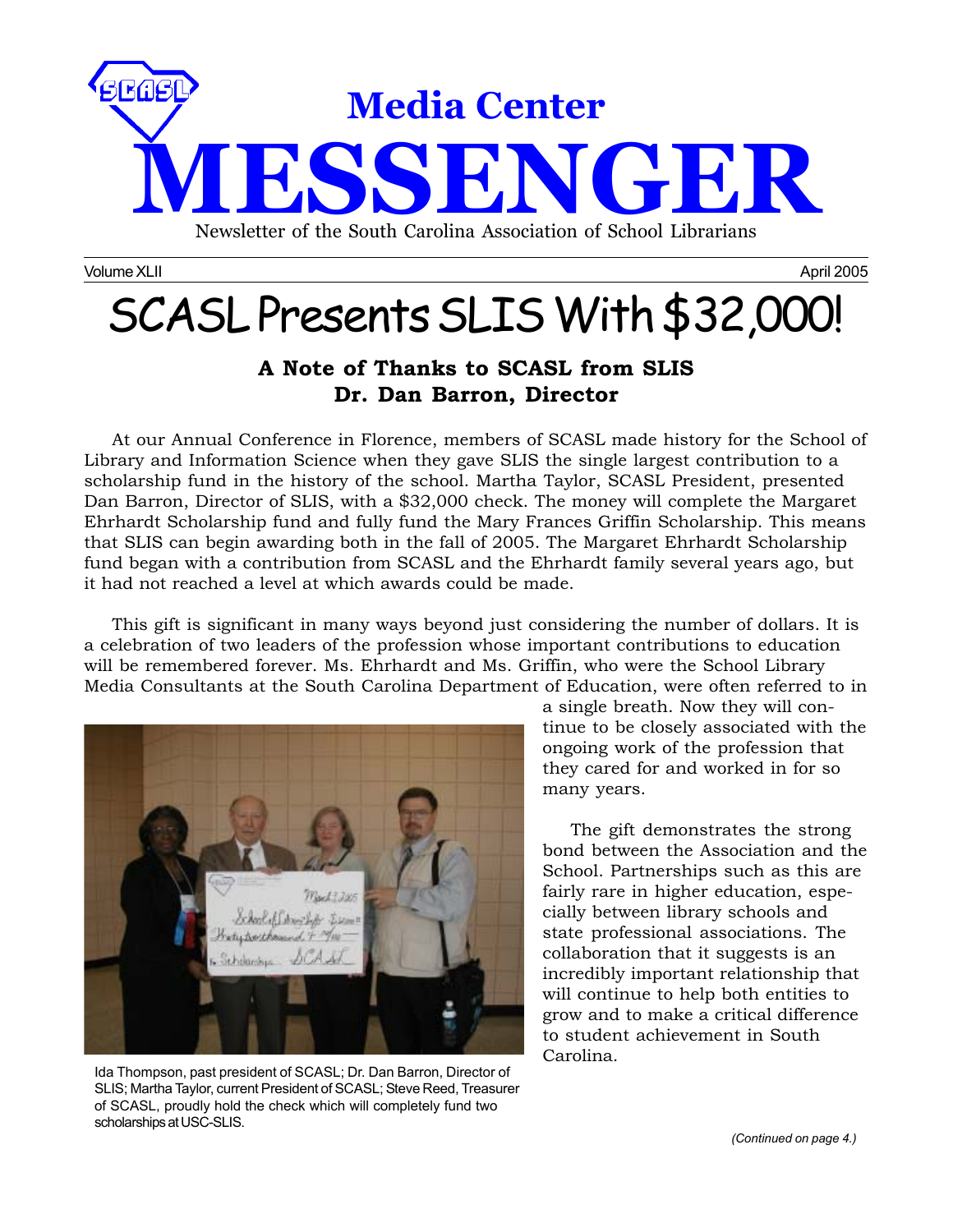## From the President Martha Taylor,



Being a school library media specialist is a busy job – full of tasks and jobs and lists of more tasks and jobs to do tomorrow. The job never stops (and neither do we) but we make time to evaluate and assess. The same thing is true for SCASL – we are a large group with many committees, projects, programs, and initiatives. Are we working strategically in ways that support our mission? In reviewing the 2004-2005 year, I believe that we have accomplished some important things that demonstrate our organization's commitment to our mission and purpose. Let's look at a few . . .

*martha\_taylor@charter.net*

Literacy and promoting the love of reading remain at the heart of our profession! With the addition of our new Picture Book category, all South Carolina students from kindergarten through senior high now have a program tailor-made for their interests and needs.

The SCASL annual conference continues to provide THE best professional development for school library media specialists. In 2005, national speakers Doug Johnson, David Loertscher, and Toni Buzzeo raised our awareness and knowledge of collaboration, advocacy, and accountability, all central to the viability and success of our programs.

AASL President Dawn Vaughn shared a national perspective of library media trends and issues with us at conference. SCASL continues to be active in AASL and Affiliate Assembly. Over 12 pages of your concerns and issues were sent from SCASL to the AASL board this winter. Our board is preparing to present Martha Alewine's "Design by the Book" program for an AASL Commendation at ALA in Chicago in June.

The *AASL Leadership through Collaboration Institute* will be held June 16 at the Columbia Metropolitan Convention Center. The normal cost of the Institute is \$169.00, but SCASL is underwriting expenses to make it more affordable and accessible to our members at a cost of \$50.00. I hope you will take advantage of this workshop on topics central to our professional success.

SCASL has taken steps to encourage recruitment to our profession with the contribution of \$32,000 to the USC Educational Foundation to begin and fund the Mary Frances Griffin/SCASL scholarship and to complete funding of the Margaret Ehrhardt/SCASL scholarship that we began in 2000. The Griffin scholarship is designated to promote diversity. Both scholarships are for South Carolina students seeking a degree in school library media at the School of Library and Information Science.

The board is working to develop advocacy efforts for school library media programs across South Carolina, including effective and increased legislative advocacy. Look for announcements in the first *Messenger* next year to learn how you can play a role in this important initiative.

To all of you who are so dedicated to SCASL and our school library media programs, thank you for your commitment and work. Serving as the SCASL president has been a privilege and pleasure, and I will always treasure the experience. Let's stay focused on our mission and keep up the good work!

### **MISSION STATEMENT**

The South Carolina Association of School Librarians advocates professional excellence, facilitates collaboration, and develops leadership to ensure that school library media programs are integral to teaching and learning in every South Carolina school.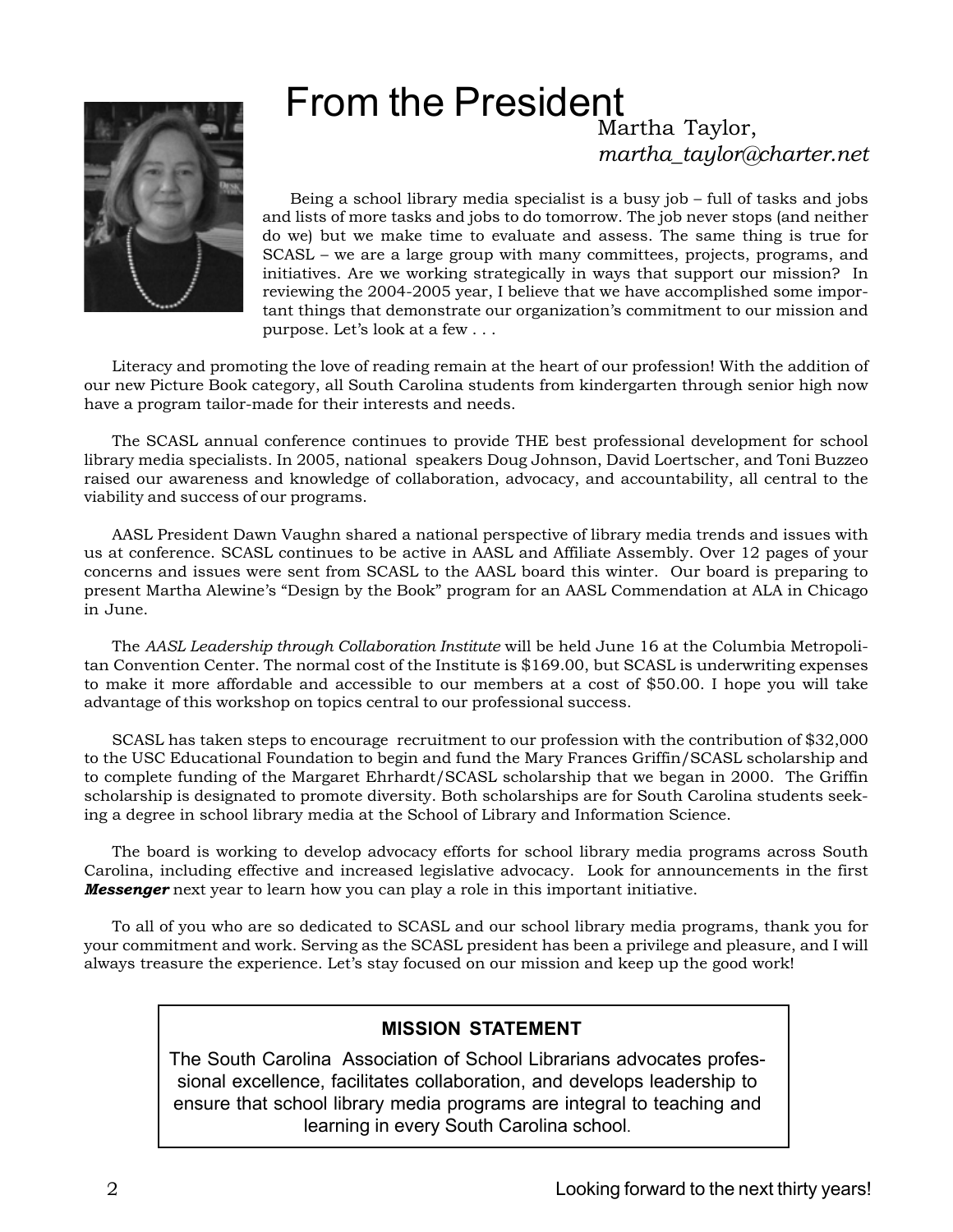## **Keep in Touch**

#### **SCASL:**

Email: ksutusky@sc.rr.com Write: Kathy Sutusky, Executive Secretary SCASL, P.O. Box 2442, Columbia, SC 29202 Phone: 803-782-3956 Web Page: SCASL.net

#### **SCASL listserv:**

To subscribe: Address: listserv@listserv.sc.edu Subject: Leave blank Message: Subscribe SCASL-LS yourfirstname yourlastname

To send a message:

 Address: SCASL-LS@listserv.sc.edu Type: your subject Type your message and send

### **The** *Media Center Messenger***:**

Send all suggestions, corrections, articles, and ideas to *jmoggles@direcway.com*

#### *Other important addresses:*

**SC Dept. of Education:** www.state.sc.us/sde/ **SCLA:** www.scla.org **SC State Library:** www.state.sc.us/scsl **ALA:** www.ala.org **AASL:** www.ala.org/aasl

### . . . . . Calendar

April 2005: School Library Month

April 10-16, 2005 National Library Week

May 1, 2005: Deadline for application Your First AASL

June 23-29, 2005: ALA Annual Conference, Chicago IL

> September 2005 Library card sign-up Month

> > October 16-22, 2005 Teen Read Week

October 6-9, 2005 AASL 12th National Conference Pittsburgh, PA

> March 1-3, 2006 SCASL Conference Charleston, SC

*For your convenience you can now view the Media Center Messenger online at the SCASL Web site.*

. . . . . . . . . . . . . . . . . .

Keep up with current issues! Share ideas, ask questions, read information on latest legislation. Join listserv now! The information bulletin board for library media specialists!

### **Contents**

| Margaret Ehrhardt Student Service Award  4            |  |
|-------------------------------------------------------|--|
|                                                       |  |
|                                                       |  |
|                                                       |  |
|                                                       |  |
|                                                       |  |
|                                                       |  |
| You and Your Counterpart at the Public Library:       |  |
|                                                       |  |
|                                                       |  |
| Reading Groups Using NASCAR Racing                    |  |
|                                                       |  |
|                                                       |  |
|                                                       |  |
| DISCUS Adds Business, Health and                      |  |
|                                                       |  |
|                                                       |  |
|                                                       |  |
| Greetings From the Pre-Service Committee  19          |  |
|                                                       |  |
|                                                       |  |
|                                                       |  |
| Recognizing Accomplishments of SCASL Members 24       |  |
|                                                       |  |
|                                                       |  |
| Reflections From a First Year Media Specialist 27     |  |
|                                                       |  |
|                                                       |  |
|                                                       |  |
|                                                       |  |
| Proposal to Present One Hour Exploratorium Session 31 |  |

To keep your membership current, remember your 2005-2006 dues are payable now. The fiscal year ends June 30, 2005.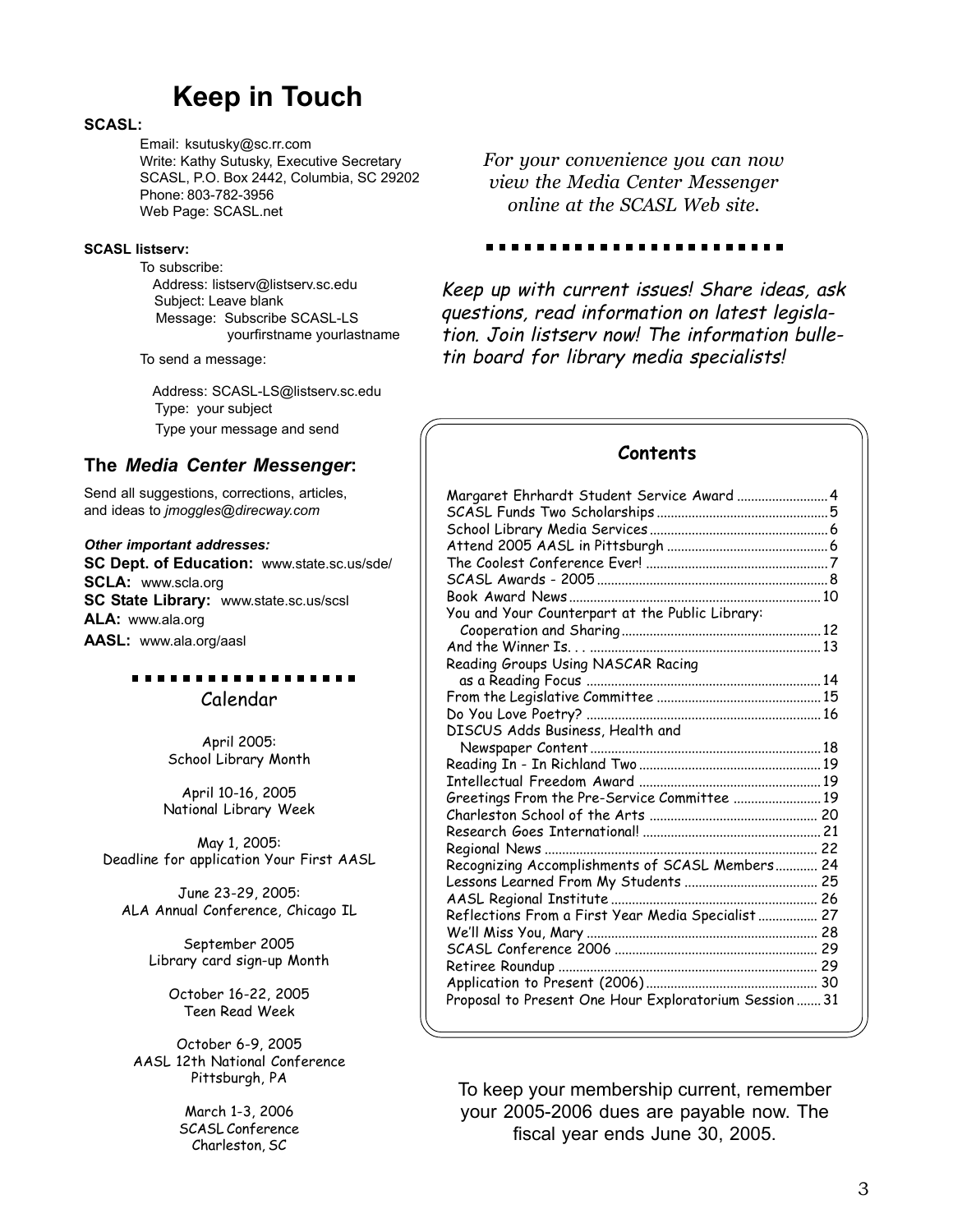#### *(Continued from page 1.)*

The gift is one of love and caring for the next generation of professionals that it will help to educate. It has been suggested that the maturity of an individual or a group is the extent to which they care about those who are to follow them. This gift will continue for as long as the School exists and will provide assistance and encouragement for those who will be the profession's leaders of tomorrow.

The gift is recognition of SCASL's and SLIS's commitment to diversity. The Mary Frances Griffin Scholarship will be awarded to a minority person who wants to become a school library media specialist. Addressing diversity issues is critical to continuing the positive efforts we have undertaken to assure that all of the members of our society will have a voice in guiding the profession and speaking for the unique communities that they represent.

While the gift comes from the collective members of the Association, it also comes from each individual whose membership dues contributed to the single check. This distinction is important because it shows the strength and power that we have as individuals when we work collectively. Very few of us have the financial capacity to make such a contribution, but together we can, and together we can do many more things for the children and schools of South Carolina.

SLIS is proud to have been a part of the lives of so many of the individuals who make up the Association and proud to see their many accomplishments. We especially are proud to see them presenting at the conference on topics that are at the leading edge of the profession, the numbers of graduates who have taken a leadership role in the Association, and those who are active members of other state and national associations. You make the profession in South Carolina look good and you make SLIS look good!

Thank you, SCASL! Thank you for collectively and individually trusting us with your money. I assure you that we will use it for the greater good of our professional community. And, remember, we are always here if and when you ever need us!

*Dr. Dan Barron, Director*

## **Margaret Ehrhardt Student Service Award**



Congratulations to Ariel Frazier, this year's winner of the Margaret Ehrhardt Student Scholarship. Ariel is a senior at St. John's High School in Charleston School District 9. She plans to use the \$1000 award this fall when she plans to attend Francis Marion University. Her library media specialist, Minerva King, speaks highly of Ariel, saying she is, "quiet and reserved while at the same time working in a steady, conscientious manner and volunteering for added tasks after completing her assigned duties." Library media specialists—be sure to watch next fall's Media Center Messenger for the opportunity to nominate one of your students next year!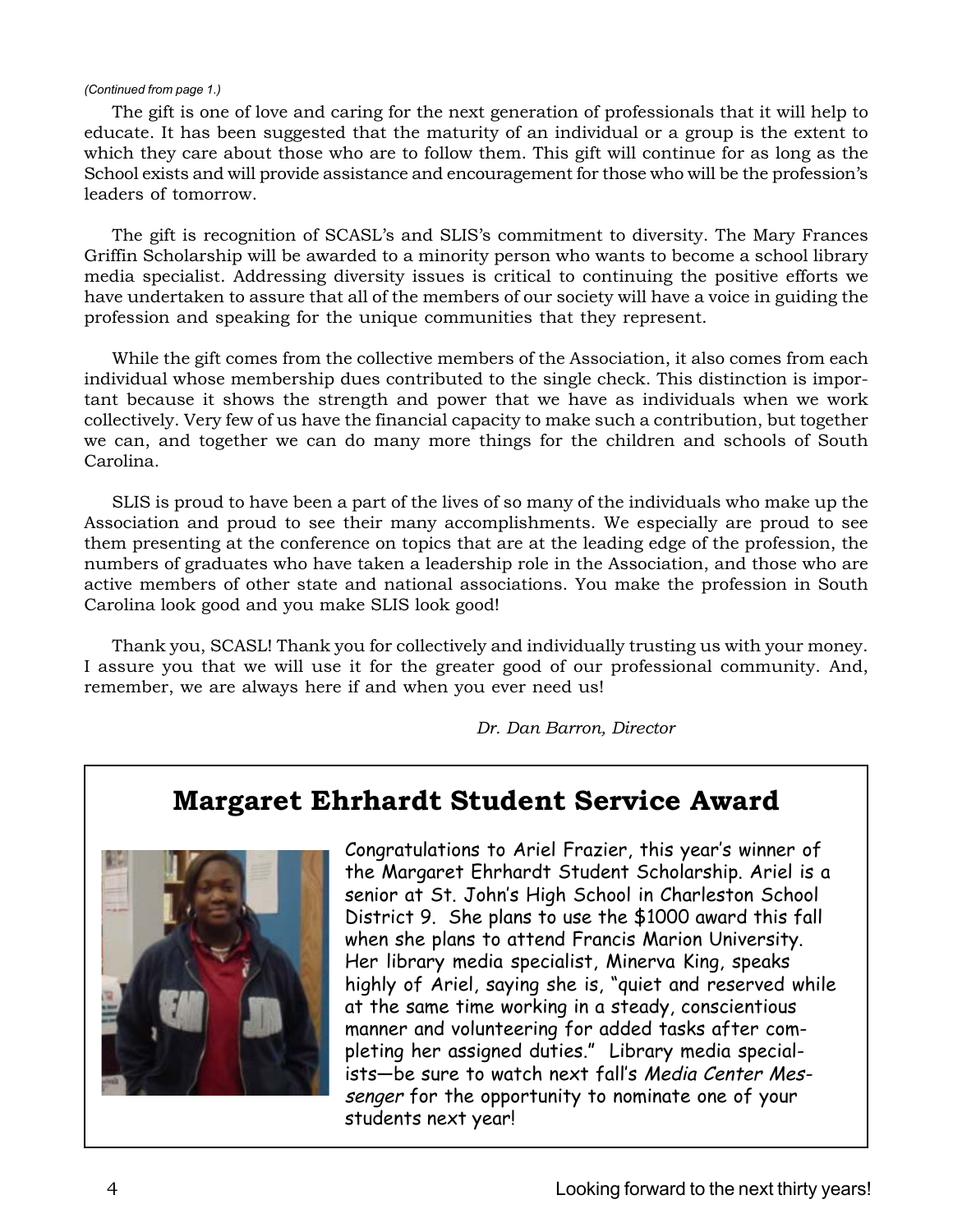# **SCASL Funds Two Scholarships**

### **Steve Reed, Treasurer SCASL,** *screed3103@yahoo.com*

The Executive Board of the SCASL at their January meeting voted unanimously to fully fund The Margaret W. Ehrhardt Scholarship at the School of Library and Information Science at the University of South Carolina. At the same time, the Board voted unanimously to start and fully fund the Mary Frances Griffin Scholarship. The Mary Frances Griffin Scholarship will be designated as a diversity scholarship to help minorities enter the school library media profession.

For those of us who have been in education in South Carolina since the early 1970's, we will remember both Margaret Ehrhardt and Mary Frances Griffin as being the two ladies who led school libraries through desegregation and into transition to school library media centers. While I worked as a Federal Programs Coordinator, I often saw them at meetings discussing how to spend Title II monies on school library programs. It seemed as if the two were inseparable. When you thought about school libraries and the State Department of Education, you thought about Margaret Ehrhardt and Mary Frances Griffin. It just seems like the right thing to do to fully fund both of these scholarships at this time.

Margaret Ehrhardt served in various capacities at McKissick Library at USC; the Richland County Public Library; the Orangeburg County Free Library; Orangeburg District 5; and Orangeburg High School as librarian prior to becoming library media consultant for the South Carolina Department of Education in 1965. For many years she actively supported SCHSLMA. In recognition of her many contributions, SCHSLMA established the Margaret Ehrhardt Student Service Award in her honor. The scholarship is still given to a high school student who has supported his/her school library media program through volunteer service.

Mary Frances Griffin is a graduate of Benedict College (1947) and did graduate work at Indiana University. She began as a classroom teacher and later became a school librarian. She joined Margaret Ehrhardt at the State Department as library media consultant in 1966.

These two professionals served the library media specialists of the State of South Carolina until their retirement in 1987. In recognition of their service, Ann White, representing SCASL, presented them with the President's Award at the annual conference in Greenville in April of 1987.

Mrs. Ehrhardt attended the SCASL conference in 2000 when the scholarship fund in her name was initiated. She died in August of 2003. Ms. Griffin resides in Columbia. She was thrilled with the establishment of a full scholarship in her name, but was, unfortunately, unable to attend the 2005 conference due to ill health.



This photo of Mary Frances Griffin is from the 1959 yearbook of Bryson High School in Fountain Inn.It was donated by Lina Malinda H. Pearson, Retired Library Media Specialist, Darlington.



A photo showing Ann White, President of SCASL, presenting the President's Award to Mary Frances Griffin and Margaret W. Ehrhardt at the SCASL 1987 Conference.



Margaret Ehrhardt pictured at the 2000 Conference.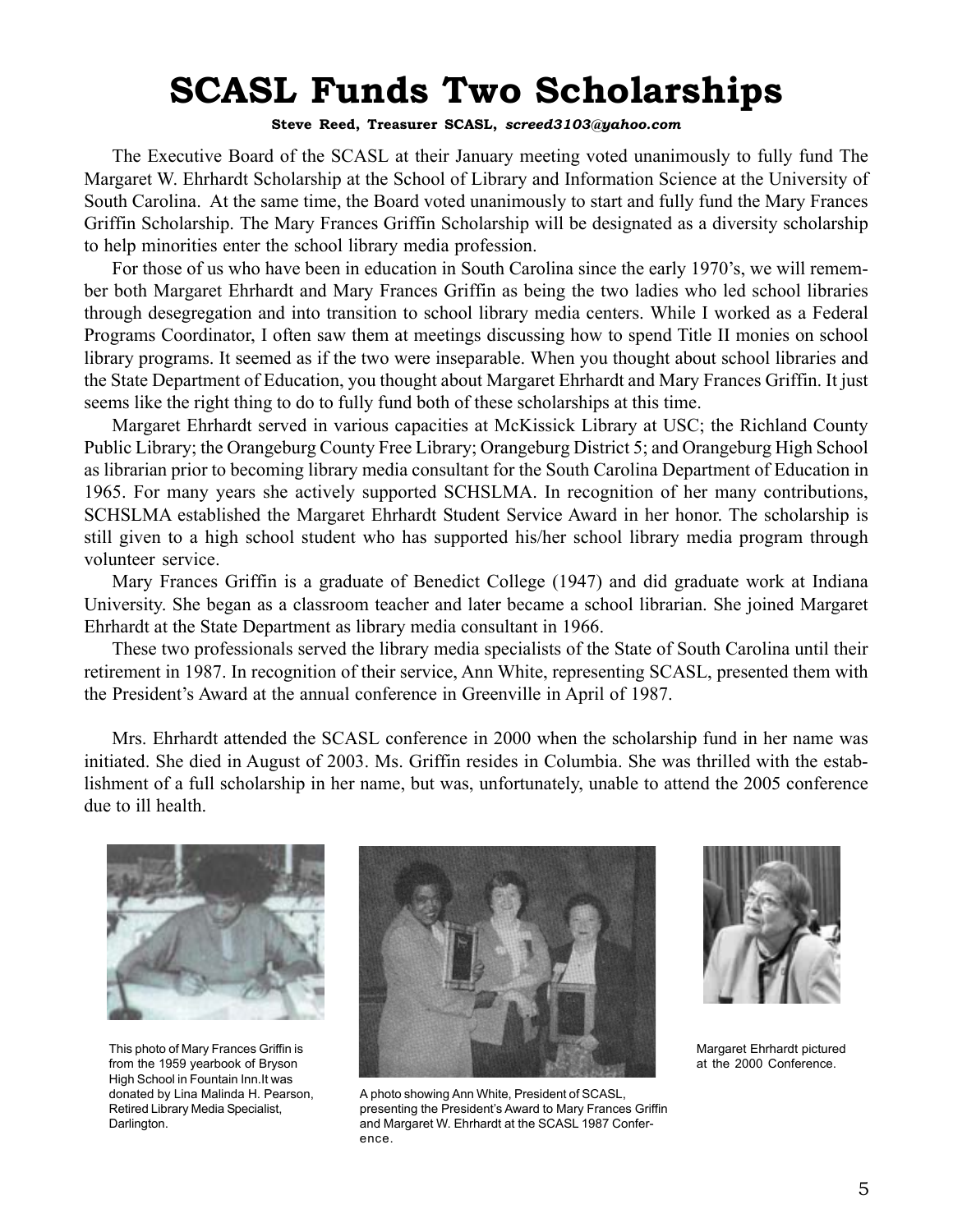

## From the State Department of Education **School Library Media Services**

Martha Alewine, Consultant, School Library Media Services E-mail: malewine@sde.state.sc.us Mobile: 803-331-0483

Please allow me a point of personal privilege in this *Messenger.* I would once again like to say thank you to those who nominated me and to the South Carolina Association of School Librarians for giving me the Distinguished Service Award for 2004-05. I am truly humbled by this honor and very appreciative. The support from you, the library information professionals across South Carolina, really made this honor possible. I look forward to continuing as your advocate at the state level.

We have made great strides in raising the awareness about school libraries in South Carolina. The guest speakers at conference this year, David Loertscher, Doug Johnson, and Tony Buzzeo, all spoke to the themes that we have been emphasizing in South Carolina over the last several years. These national "experts" validated our work when they spoke about collaboration with teachers, integration of information literacy and technology skills, and the impact on student learning. Much of what you heard at conference can be found in *I.M.P.A.C.T.: Teaching and Learning for the 21st Century.* Check out the PowerPoint presentation: *Building Better Research* is based on Loertscher's work, "Ban the Bird Unit." Congratulations to Lawren Hammond and her committee members for a great conference and a timely program agenda.

Conference is past and now our work begins…putting into practice what we learned in those many sessions we attended at conference. Our goal as educators is to help our students learn how to learn. Use the remaining months of this school year to reflect on your library media program, your working relationship with your principal and your teachers, and then develop some strategies for redefining your role as library media specialist in your school and your district.

# **Attend 2005 AASL in Pittsburgh!**

Have you ever attended an American Association of School Librarians conference? If not and if you meet the criteria listed below, you may qualify for a newly announced grant to help you attend the meeting October 6th through 8th, 2005

"My First AASL" Grant application forms are available now. To qualify for one of the \$500 awards, all you must do is (1) be a member of AASL by October 1, 2005, (2) be currently working in an elementary or middle school library (public or private), (3) be attending your first AASL National Conference, and (4) have little or no travel funds available from your district.

Bound To Stay Bound Books, Inc., a leading supplier of children's and young adult books, will award a grant to two current members of SCASL, in an attempt to encourage professional growth and interaction. Winners will be chosen at random from those who apply.

Applications may be obtained from Lawren Hammond, North Augusta High School, 2000 Knobcone Ave., North Augusta, SC 29841, *lhammond@aiken.k12.sc.us.* Applications should be postmarked by May 1, 2005. Winners will be selected at the SCASL Executive Board meeting on May 20, 2005 and will be notified by mail.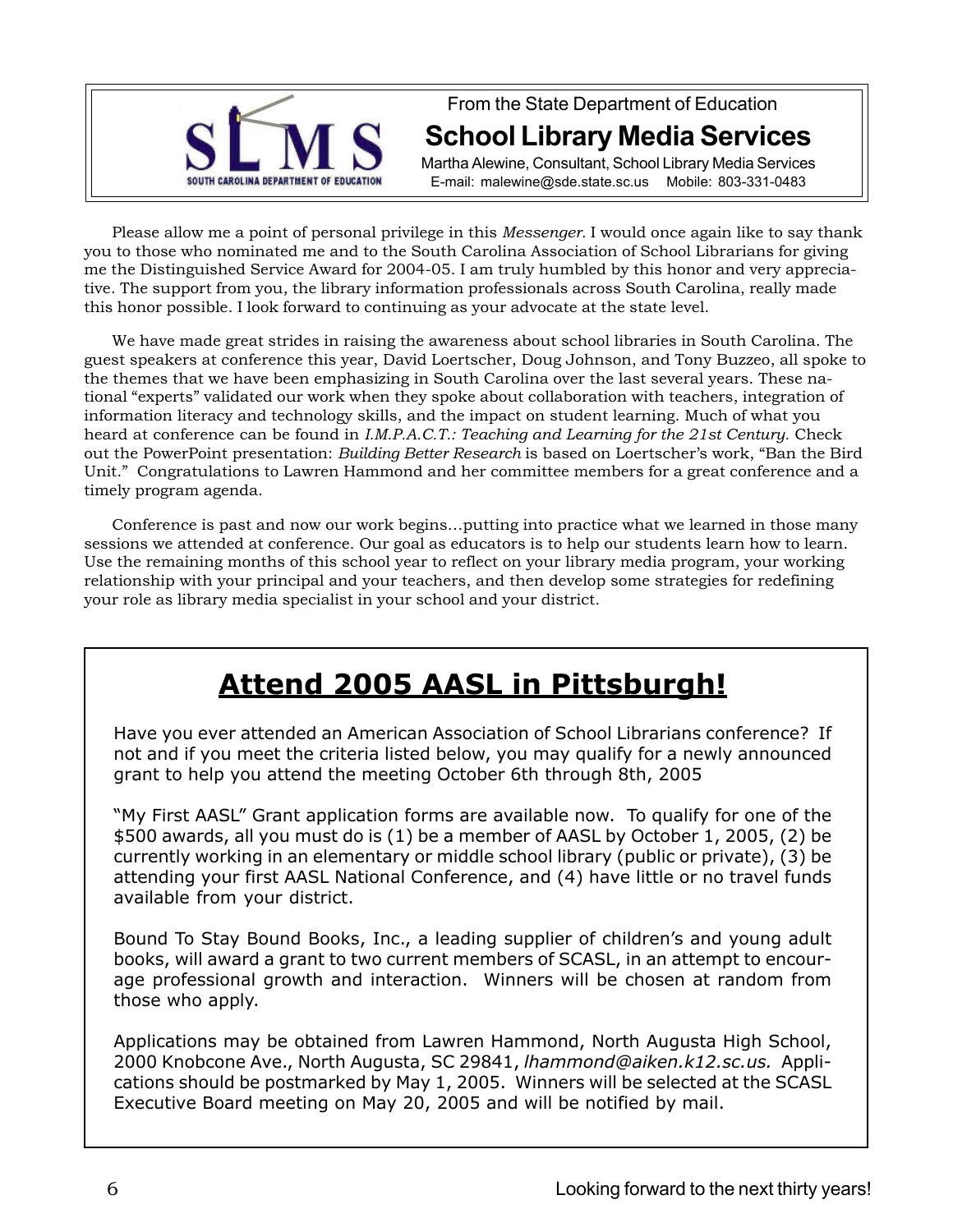# The Coolest Conference Ever!

Teaching, Learning, Connecting for Success – that's what we did in Florence the first week in March. Our presenters taught us so much! We learned so much from our vendors and our peers in sharing sessions. We made many connections that will help us serve our students better in the future. That's what every conference should be about, learning and sharing and becoming more competent professionals for the benefit of our patrons.

There were approximately 750 registered conference attendees and well over 100 vendors and guests, according to SCASL Executive Secretary, Kathy Sutusky. We had 69 different companies represented, including several new ones thanks to Harriet Kicker, Vendor Chair, and they filled all 85 booths in the Exhibit Hall.

Our guest speakers shared their expertise most graciously – David Loertscher from San Diego on our impact on student achievement and new research techniques; Doug Johnson from Minnesota on best practices and budgeting; Toni Buzzeo from Maine on collaboration and writing; our own Frank Baker on media literacy; and Nancy Polette from Missouri on new ways to use literature to stimulate reading. Adding to this lineup were many South Carolina media specialists who shared their successes and ideas with us all.

We thoroughly enjoyed meeting new author Danny Schnitzlein and hearing his story about Coconut Island (and not just because he included librarians as characters). Betsy Byars and her daughters Laurie Myers and Betsy Duffey, also successful authors in their own rights, were delightful in their round robin acceptance speech at the Book Award Luncheon. Mary E. Pearson touched our hearts as she spoke about how *Scribbler of Dreams* came to be.

Even though the weather and the facility were unusually chilly, the feeling of camaraderie and the excitement of learning kept us warm inside, and members will long remember the coolest conference we've ever had.

> *Lawren Hammond, Vice-President/President-Elect lmhammond3@comcast.net*



To celebrate SCASL's thirtieth birthday, members shared a special birthday cake!



Vendors were kept busy throughout the conference.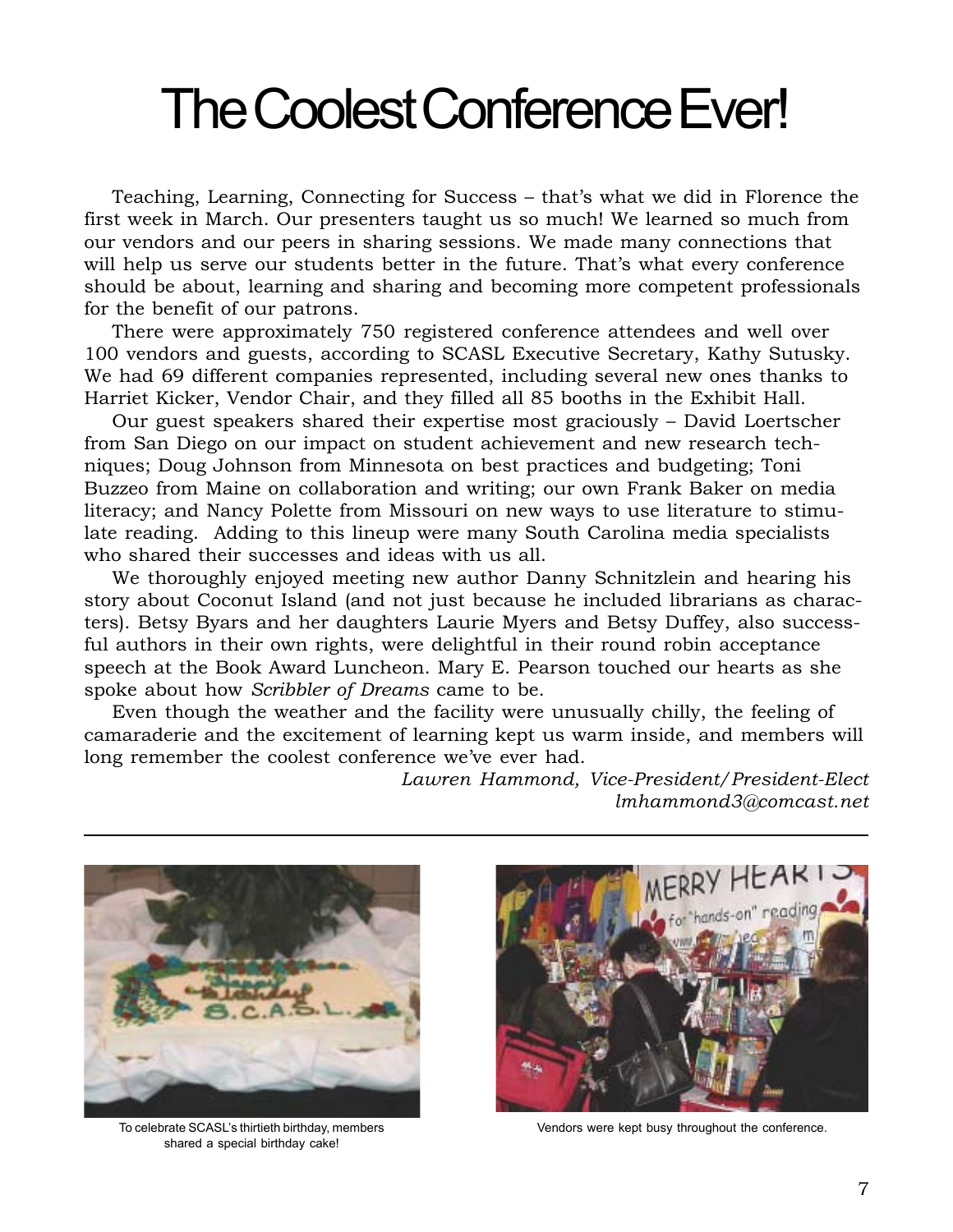

### **Elizabeth "Lizzie" Padget, Forest Lake Elementary, Columbia Media Specialist of the Year**



Elizabeth, Lizzie to those who know her, has always kept her goals first and foremost in her planning to ensure the best possible programming in her media center. Because she wants students and community members to feel welcome when they enter the door, she and her assistant provide open access and work hard to develop a warm, inviting atmosphere. Collaboration is key to her program and she works with the Instructional Technology Specialist and each grade level team on a regular basis to create long-range plans for standards-based instruction to include technology, information literacy and literature. She has built strong community support and has truly made a difference in the lives of thousands of children and countless educators. She expects excellence and sets the standard through her personal efforts.

## **Anne Carver, Beaufort County Schools Administrator of the Year**



Anne began as reading teacher at Robert Smalls Middle School in 1971, moved to Beaufort Jr. High as librarian in 1974 and, in 1987, became the Beaufort County District Media Supervisor. Her responsibilities were so extensive that her title was changed to Executive Director of Technology.

In her position at district level, Anne has proven herself a wizard at securing and maintaining funding for media centers. A strong advocate for technology, Anne has, nevertheless, never forgotten that media centers need good books and an excellent print collection. She has provided sources of guidance in aligning collections with the curriculum with the result that media specialists were able to create 3 to 5 year development plans to present to administrators to justify full funding of their programs. With all this, the best interests of the students was always uppermost in her mind. She inspires everyone to do the best they can because she does.



A conference without Chris Christy would be like a day without sunshine. He greets everyone by name with a friendly smile. Chris represents Hart, Inc. sponsors of the Media Specialist of the Year Award for many years.

#### SCASL AWARDS COMMITTEE:

Sandra McLendon, Chair Melissa Adair Robert Bartless Mica Brakefield Jenny Mcculloch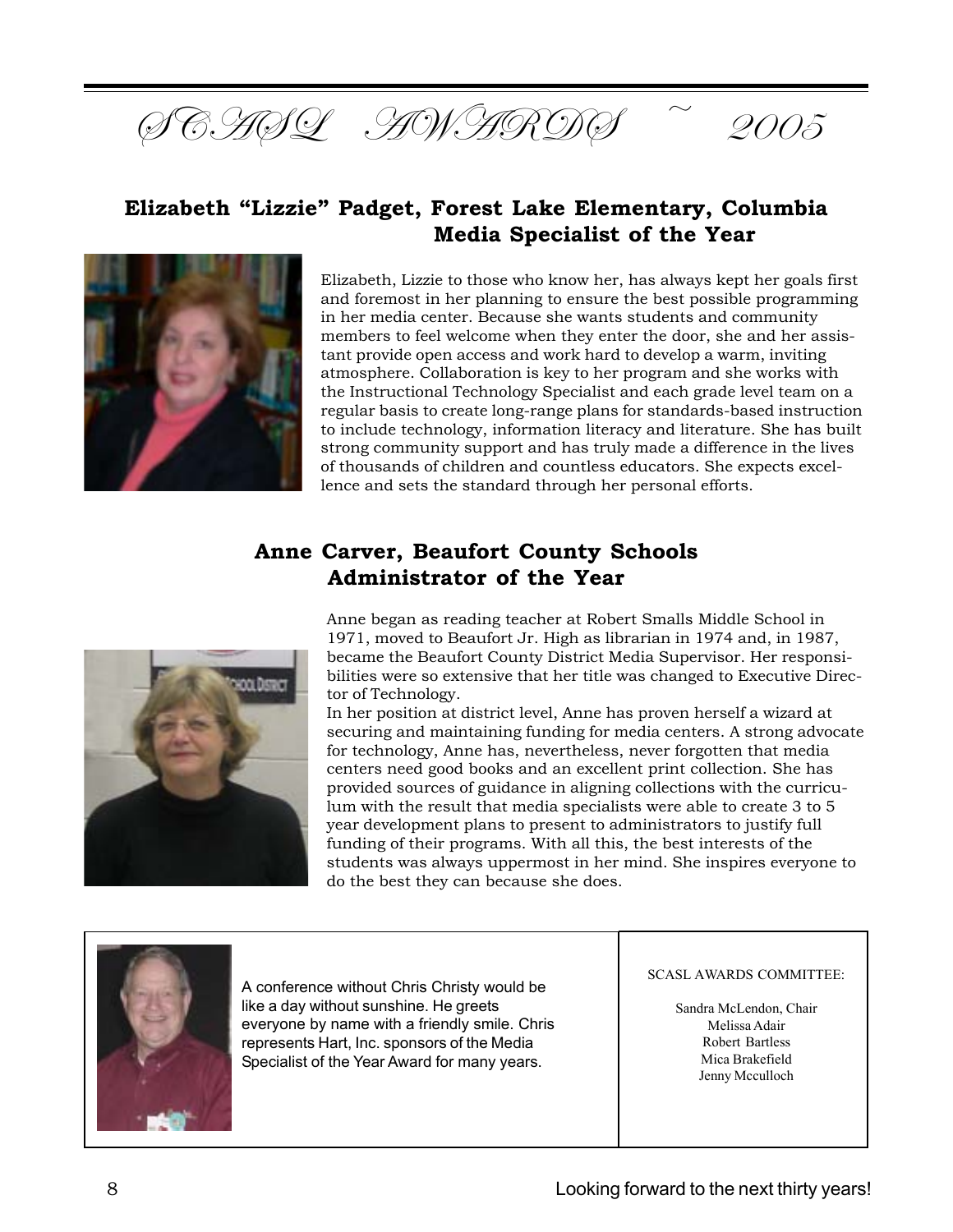### **Martha Alewine, Library Media Consultant, SDE Distinguished Service Award**



Martha's resume is filled with so many details of initiatives and accomplishments that it is difficult to summarize. She began as a classroom teacher followed by ten years of serving as a school library media specialist at all levels, elementary, middle and high schools. She oversaw both renovation and construction of media centers. As a member of SCASL she served on several committees and, in 1994, was a finalist for Media Specialist.

Since 1998, when Martha became Library Media Consultant at the SDE, she has been a teacher, an advocate of the profession, an initiator of programs and ideas, and leader of all the media specialists throughout South Carolina as well as other states. Martha maintains constant communication, both personally and electronically, with all members of the profession. Her tireless efforts have benefitted all.

### **Terry Landreth, Greenville County Media Services Secretary Media Paraprofessional of the Year**



Prior to her current position, Terry served as library clerk at Brushy Creek Elementary for 8 years. Because of her experience at both local and district levels, Terry has exellent insight into the needs of the district media specialists and supports each of them in every possible way. Her responsibilities are many and she is efficient at each of them. She dreamed early on of becoming a media specialist herself, but family responsibilities did not permit it. Because of this dream, she brings a true dedication to her work. Perhaps her most important virtue is how she nurtures and supports new media specialists and cheerfully answers the questions of the seasoned veterans while maintaining a pleasant attitude despite the dozens of phone calls and emails that daily interrupt her other duties. She is truly a dedicated professional.

Throughout the year many SCASL members give their time to the various tasks that are required to maintain the services of our organization by chairing or serving on committees. They spend many valuable hours keeping you informed on technology news, issues of intellectual freedom, the latest in professional research, and current legislative trends. And, of course, the work of conference planning people is ongoing and seemingly endless. It is time to thank those many individuals and so, throughout this issue you will see the names of many committees with a list of their members. We publicly thank them. If you know any of the members, take time to thank them personally for their efforts. They will appreciate it.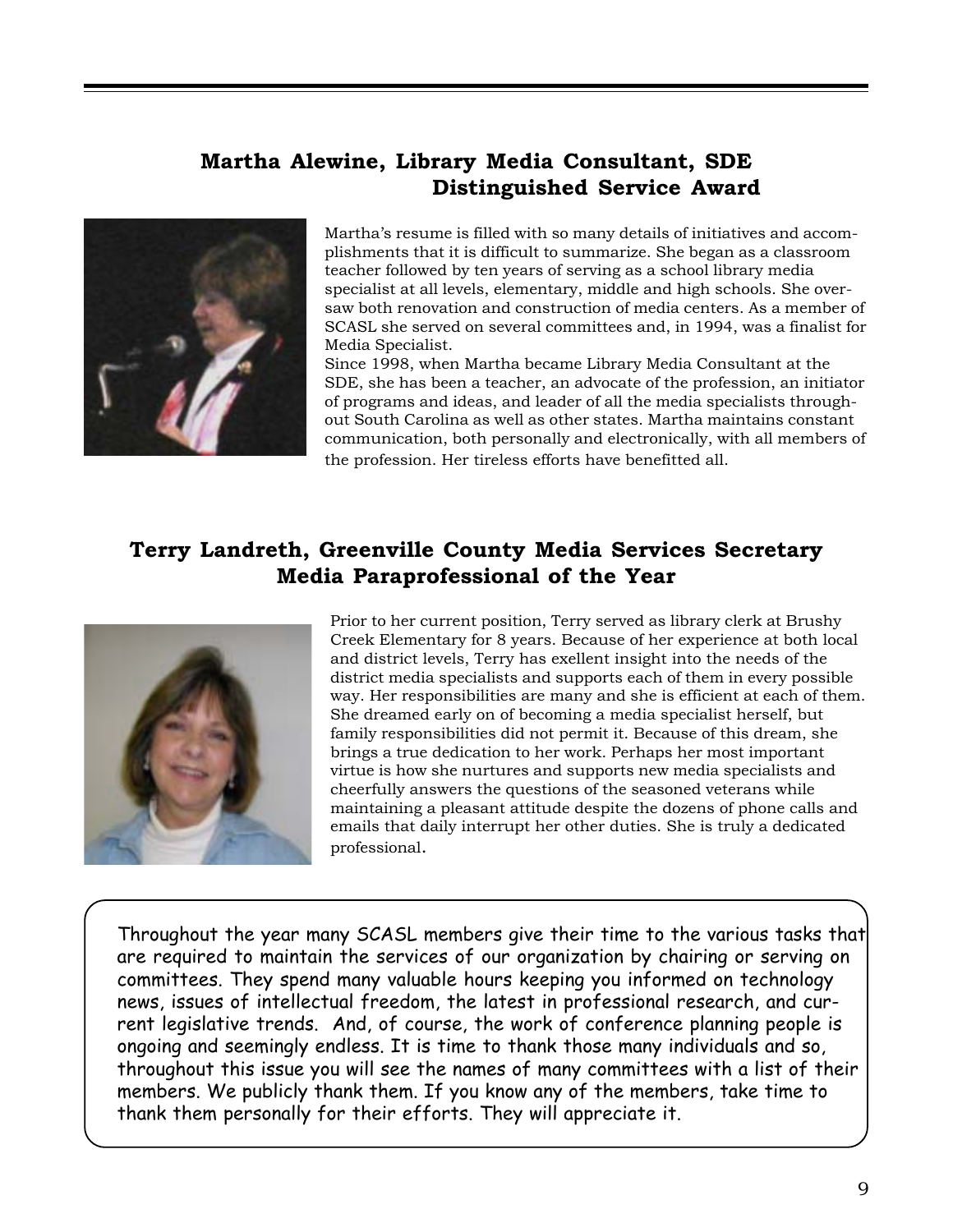

# **Book Award News**

Joyce Moore, Book Awards Chair, *jmoorescba@yahoo.com*



### *What a busy and exciting year this has been for the Book Award Programs!*

We were honored to have Betsy Byars, Laurie Myers and Betsy Duffey, 2004 Children's Book Award winning authors, and Mary Pearson, 2004 Young Adult Book Award winner, as guest speakers at the Book Award Luncheon.

Three hundred and thirty-six schools participated in the voting this year and the 2005 Book Award winners selected by the students of South Carolina are:

Children's Book Award *Mr. Lincoln's Way* by Patricia Polacco Junior Book Award *Stormbreaker* by Anthony Horowitz Young Adult Book Award *The Lovely Bones* by Alice Sebold

## **Book Award Banners**

There were 70 outstanding entries in the banner program this year. A special thanks is due the participating schools. Listed below are the three winners in each category.

### **Children's Books**

| 1st Place | Manning Elementary      | A Boy at War               |
|-----------|-------------------------|----------------------------|
| 2nd Place | J. K. Gordon Elementary | Mr. Lincoln's Way          |
| 3rd Place | Beaufort Academy        | <b>Gold Threaded Dress</b> |

### **Junior Books**

| 1st Place                  | League Academy         | Goddess of Yesterday                      |
|----------------------------|------------------------|-------------------------------------------|
| 2nd Place                  | Sullivan Middle School | Things Not Seen                           |
| 3rd Place (Tie) LBC Middle | Lexington Middle       | Surviving the Applewhites<br>Red Midnight |

### **Young Adult Books**

1st Place Timberland High *Son of the Mob* 2nd Place Boiling Springs High *Ashes of Roses* 3rd Place Fort Dorchester High *The Lovely Bones*



Some of the 70 banners submitted this year.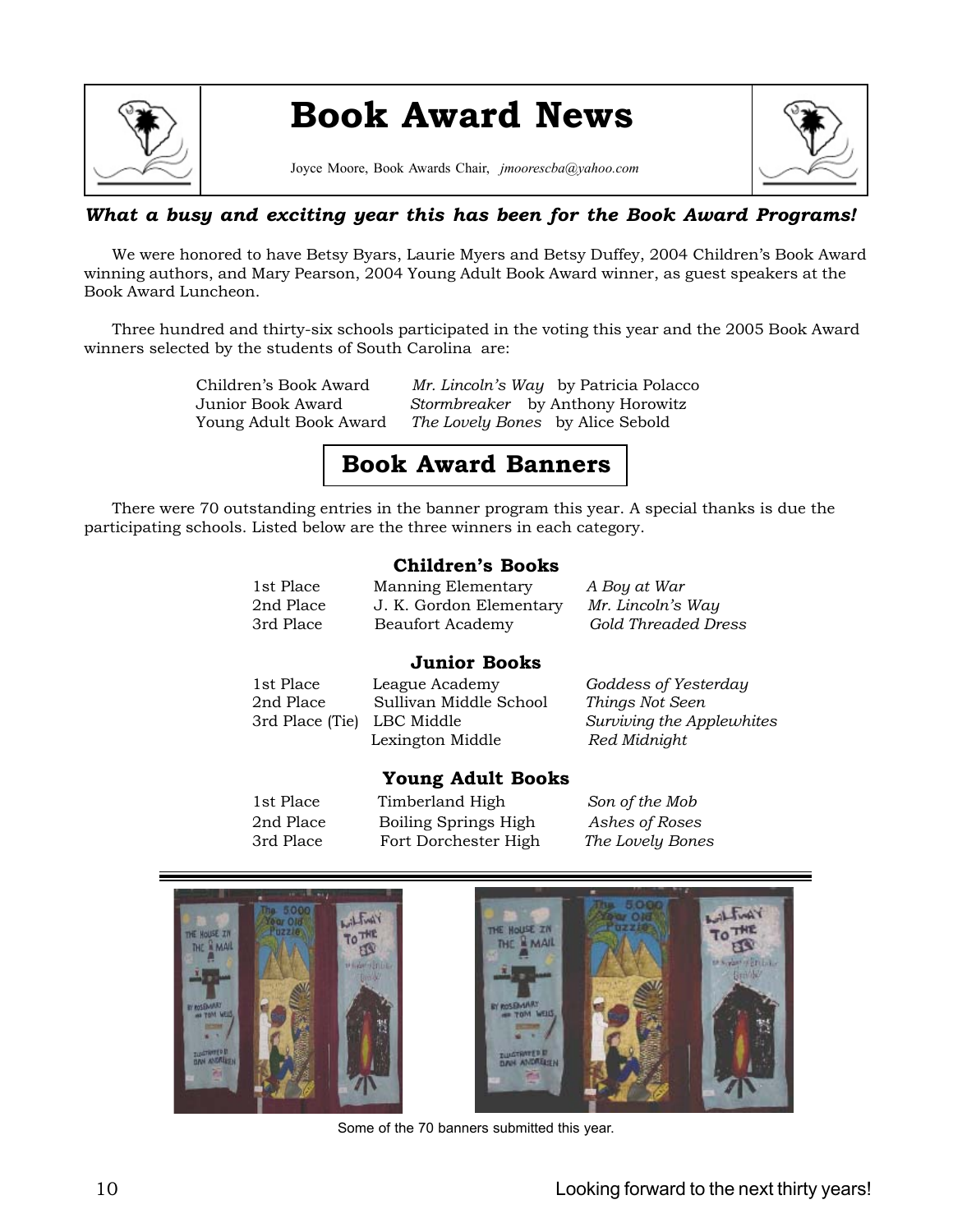

# **Book Award News**



Many volunteer hours are spent each year by members of the SCASL committees. I would like to personally thank the four chairmen of the 2004-2005 Book Award Committees: Jana Wood, Picture Books; Susannah Hogan, Children's; Samantha McManus, Junior; and Sue Anne Beym Spears, Young Adult. Each committee has approximately twenty members and these chairs did an excellent job of organizing meetings, directing the selection of the nominee books, organizing book talks for conference and many other tasks. After years of reading so many consideration books, they will hopefully have time now to catch up on some personal reading choices.

Special thanks to Debra Heimbrook for accepting the banners for conference, to the committee members who hung the banners, and to the judges who volunteered time to select the winners.

There are some unsung heroes who volunteer time that I would like to recognize. Priscilla Bundrick, Commercial Design Teacher at Lexington Technology Center, has provided high definition images for each of our book award logos. Her student, Ben Gunter, designed the new Picture Book Logo and Josh Adams designed the generic logo shown at the top of this page, which we also use as Book Award letterhead.

Thanks to Laura Jackson for countless hours spent publishing the *Media Center Messenger* and Donna Teuber for maintaining the SCASL website. To both of them, many thanks for your unlimited and very much appreciated patience.

Finally, I want to recognize an outstanding program for promotion of the SC Book Awards. Media Specialist Nancy Nelson and thirteen of her students at Carolina Forrest HS in Myrtle Beach have read all twenty nominee books this year. Three of her students have read all twenty titles for each of the four years that they were in high school. These students are Rachel Brown, Jennifer Campbell and Satrena Cusack. What an outstanding accomplishment! Congratulations to each of these students.

### **BOOK AWARDS COMMITTEES**

Joyce B. Moore, Chair

Joyce Moore coordinates the four specialized committees: Picture Book, Children's, Junior, and Young Adult. Members of these committees spend endless hours reading and reviewing hundreds of books in order to make the best selections for our the benefit of library media specialists throughout the state.

### **Picture Book**

Jana Wood, Chair D'Etta Broam Sheri Carpenter Susan Cassels Lisa Conrath Megan Cothran Gwendolyn Davis Jenny Dilworth Lynne Holcombe Alleene Holland Janet Kittrell Laura Linder Dr. Michelle Martin Donna Myles Teri Puryear Suzanne Rhoten Lois Stroud Betty Teague Lisa Ulmer Carla Laney Taylor Moore

**Children's** Susannah Hogan,

Becky Bridges Leigh Ann Bryant Susannah Bryant Valerie Byrd Jane Chinault Rose Davis Jan Faile

Theresa Harmon Eleanor Haton Julia Hogan Jennifer Jones Mary Anne Kohl Kitt Lisenby

Marcia Russo Celeste Stone Deborah Wolfe

Chair

### **Junior**

Samantha McManus, Chair Sandy Bailey Elizabeth Blankenship Teresa Blankenship Kathy Butler Brandy Caroway Lisa Foster Henry Hall Tricia Hartley Susan Henley Tami Huggins Debbie Jarrett Hannah Jarrett Leigh Jordan Beth Lee Ann Lewis Heidi Lewis Betty Neal Barbara Satkowski Patty Tucker

### **Young Adult**

Hannah Quackenbush Charlene Zehner Sue Anne Spears, Chair Linda Bryant Kim Calhoun Mollie Carter April Crumpton Joy Danigel Brian Glassman Rose Grayson Tookie Harrop Kay Horton Maggie Horton Sally Hursey Janet Kenney Evelyn Newman Stephanie Nichols Haley Rogers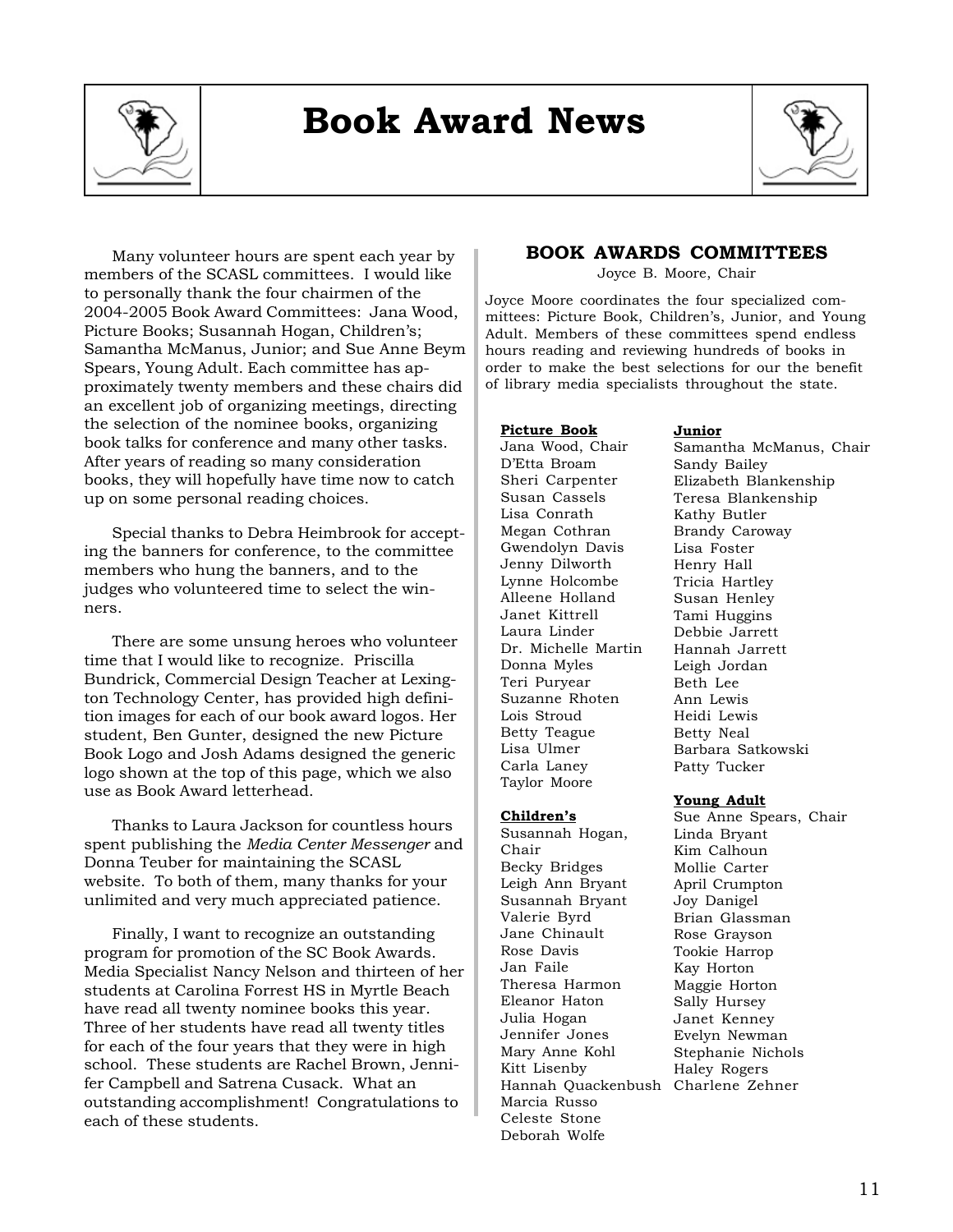# You and Your Counterpart at the Public Library: Cooperation and Sharing

Cathleen Moore, Myrtle Beach Intermediate, *cmoore@mbi.hcs.k12.sc.us*

One of the first things I did when I moved to my new town and school library was to visit the public library and introduce myself to the children's and young adult librarian. We discussed how we could work together and bring more students into reading programs both at the public library and at school. We realized that she needed to be seen as a resource for our students at the school library throughout the year.

Together we book talk the SCCBA nominees in the early fall. Our four or five 20 minute sessions are full with five classes attending each session. We don't go in with an agenda of who will booktalk which book, but instead play off each other and the audience. The children and teachers enjoy the spontaneity and the fun we have together.

During the school year we stay in touch via email or personal visits, updating the projects that students are working on and determining if there are problems that need to solved. This year, our C/YA librarian came and talked to our fourth graders about doing research in the reference room of the public library. She covered what behavior is expected of a researcher, what materials and supplies are necessary for a researcher, and how to ask for help from the reference librarians. She reassured the children that they were indeed welcome in the reference room just like adults who were doing research.

Our C/YA librarian has been a big supporter of special programming we have done in the school library. She has been a reader on "Read Across America" day, been hostess for SCCBA voting parties, and together we have set up and run a career day booth at our school career day festival.

Just before school ends we plan the annual summer reading book talks. She comes with books for her display and all the wonderful programming she has planned for the children. And, again, our time slots fill up very fast and are crammed with students, teachers, and even a parent or two!

Our public C/YA librarian also is an ex officio member of my library advisory team. If I am having trouble making a decision about the age appropriateness of a book that I want to order, I often ask her for an opinion.

One great idea I heard at the SCASL conference in Florence was to ask your public library to set up a table during the first open house of the school year to register students and families for library cards. We are going to do that in August and hopefully reach out to our growing community of immigrants.

Perhaps you have some great ideas about working with your local C/YA librarian. Pass them on through the listserv and share your stories of cooperation, sharing, and fun!

### **An Example of Collaboration with Your Public Library!**

Fairfield County media specialists have joined with the Fairfield County Library staff and Friends of the Library to plan the Fairfield County annual Read In. Over 350 students from grades K-8 will spend April 15th at the Old Armory enjoying reading, a parade of readers, entertainment and lunch. The community and the District personnel will greet the readers and fun will be had by all with lots of reading taking place.



Dr. Dan shares a serious moment.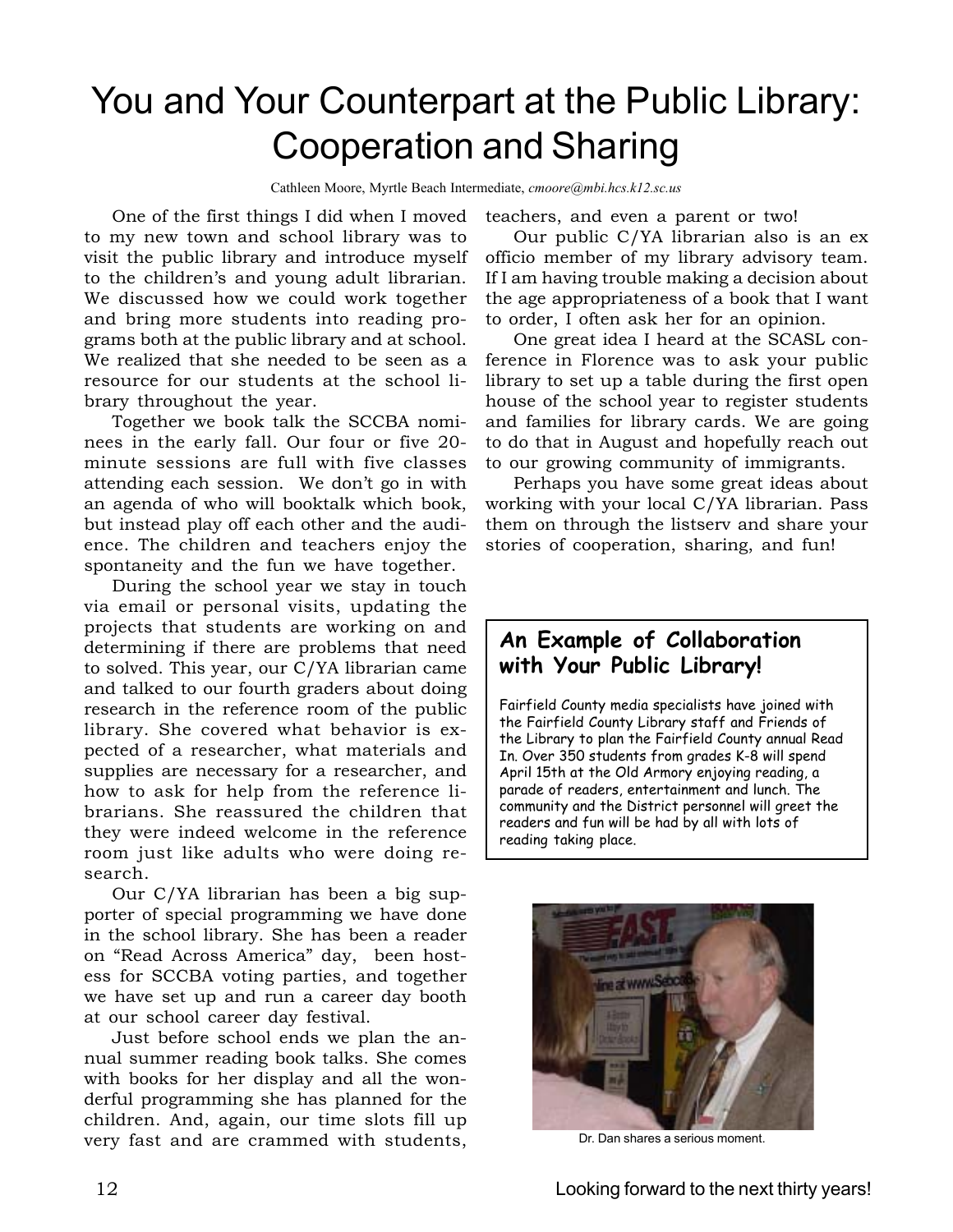# **And the Winner is…**

Greta Flinn, SCASL Advocacy Committee

Congratulations to all who entered the Advocacy Contest. It is obvious that all of you work hard to advocate your library media centers and your library media programs. Selecting three winners was not an easy task!

### **Grand Prize Winner (\$50 gift certificate to Barnes and Noble): Carole McGrath**

Runner Up (\$25 gift certificate to Barnes and Noble): Jessica Felker Runner Up (\$25 gift certificate to Barnes and Noble): Linda Hall

## **Advocacy practices gleaned from contest entries**

- Create a Technology "How To" Manual
- Send professional periodical articles/summaries to faculty
- Help with schoolwide presentations
- Highlight new purchases
- Find ways to make your school and administration "look good"
- Provide request forms for books/services
- Sponsor student news crew
- Assist faculty with technology
- Sponsor library café
- Decorate the LMC
- Stand in hallway during class changes
- Stay abreast of school assignments
- Offer quick help information (citation "cheat sheets")
- Have giveaways for students at book fairs
- Send items in to the newspaper
- Greet the students
- Create recreational reading areas
- Have a weekly book feature
- Begin a book club
- Pass on information from listserv
- Write grants and assist others in grant endeavors
- Host a student work presentation "party"
- Advocate your school and administration
- Maintain book displays
- Celebrate literacy (Teen Read Week, Dr. Seuss's birthday, National Library Week, etc.)
- Host technology workshops with door prizes
- Provide giveaways for teachers at book fairs
- Pass on legislation alerts to faculty
- Send articles on importance of LMC's to district administration

ADVOCACY COMMITTEE: Greta Flinn, Chair, Valerie Byrd, Andi Fansher, Peggy Harrison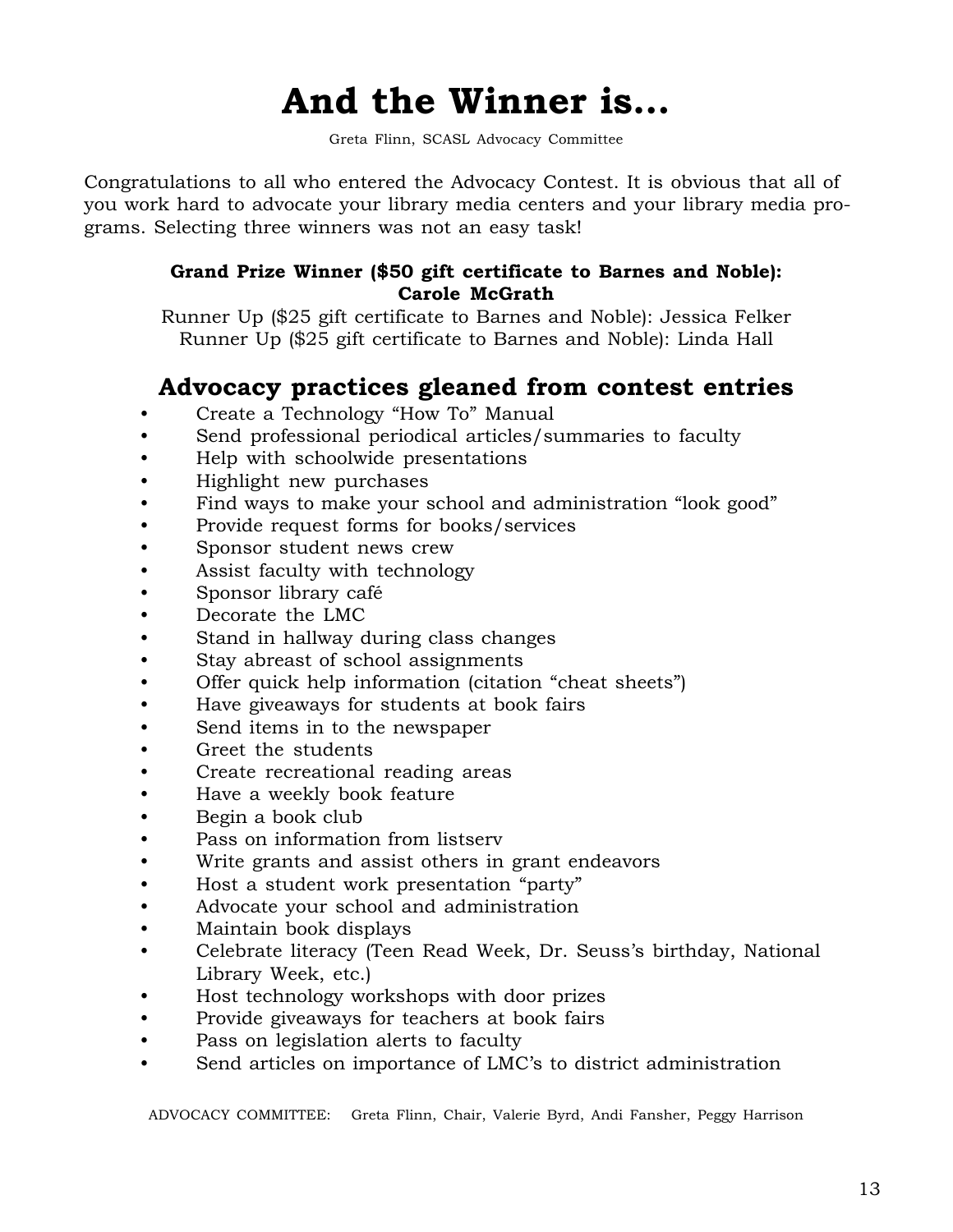## **Reading Groups Using NASCAR Racing as a Reading Focus**

Lynda Lee, *llee@clarendon2.k12.sc.us*

 There is a confession that must be made. I believe that some students can interpret the content of what they read and discuss it more openly when they perceive it purely as reading just for fun! Not everyone can throw a pass to make a touchdown, make a three point shot to win a basketball game, or hit a 90 mph serve in tennis; but nearly everyone, including teenagers, can or will drive a car. This helps to make the emergent sport of NASCAR interesting to a diverse number of students.

 A few years ago, I decided to take this thirtyyear passion of mine for a test drive with a few groups of students. Not wanting the students to be intimidated by the opinions of others, I kept each group no larger than eight at a time. This kept the lines of communication moving freely. The rules were few. The die-hard fans were reminded not to get on a soapbox about "their" driver (I was also subject to this rule), nor were they to color their opinions on whatever ethical question was being discussed with perceptions about "their" driver. And, last of all, of course, no questions would be criticized. It was important for the participants who knew nothing about the sport to feel as comfortable as those that were already big fans.

 Ethical questions relating NASCAR to daily life, am I kidding you? NO! Even with its growing pains, it is a family sport. It is a family sport that includes the intrigue of legions of team employees who are paid to find the gry areas in the NASCAR Rule Book. Those outside the sport call it cheating; but many of those inside the sport see it as doing their job. Doesn't that leave plenty of room for discussion? NASCAR began as a "good old boy" sport that truly has its roots in rum runners. Is there room for discussion there? You bet! Have the rules of driver and team behavior changed over the years? Absolutely! Is there room for interpretive discussions about past and current ethical behavior? Of course!

When beginning a new group, the students read and discuss, *NASCAR's Most Wanted: the Top 10 Book of Outrageous Drivers, Wild Wrecks, and Other*

*Oddities* by Jim McLaurin, a former sports writer for The State newspaper. It is a humorous account of the history of the sport broken down into short, easy to digest and discuss chapters. Sharing an appropriate article in a newspaper or from a reputable website helps the discussions connect the past with the present. I keep a good stock of biographies and autobiographies of different drivers available, but try to focus on books that cover the sport overall such as *Postcards from Pit Road* by Monte Dutton, and *American Speed From Dirt Tracks to Indy to NASCAR* by LIFE Books. But, so far, the overall favorite has been the book *Cheating: An Inside Look At The Bad Things Good NASCAR Winston Cup Racers Do in Pursuit of Speed* by Tom Jensen. This year a student, who actually races on dirt, said that she got ideas from that book on how to gain an advantage. She certainly showed me that she was paying attention to what she read!

In the past, I have focused on freshmen for my groups because their English teachers were so cooperative about giving a few minutes of time on a regular basis for us to meet. It has worked well and each group has been different. Currently there is a reading crew made up entirely of freshmen girls. They keep me on my toes and their fresh perspective of the material is sharp.

This year I tried something more challenging. I asked students to volunteer to meet on a regular basis during part of their lunch period. We have to meet at my checkout desk because I am still responsible for the students who use the library during lunch. Having started off with six students in September, now only three regularly attend, but what they lack in numbers they make up for in the quality of their thought processes. They are all seniors, and are considering jobs within the sport.

 South Carolina has rich NASCAR connections. One of our faculty members actually grew up as a childhood friend of Cale Yarborough's children, and the teacher graciously spoke to the group one day about his personal experiences connected with racing. Cale is just one of the racers who proudly call South Carolina home. Our school has one graduate who crews on an actual race team. He came by in November and talked with the lunch group, giving them his take on some of their favorite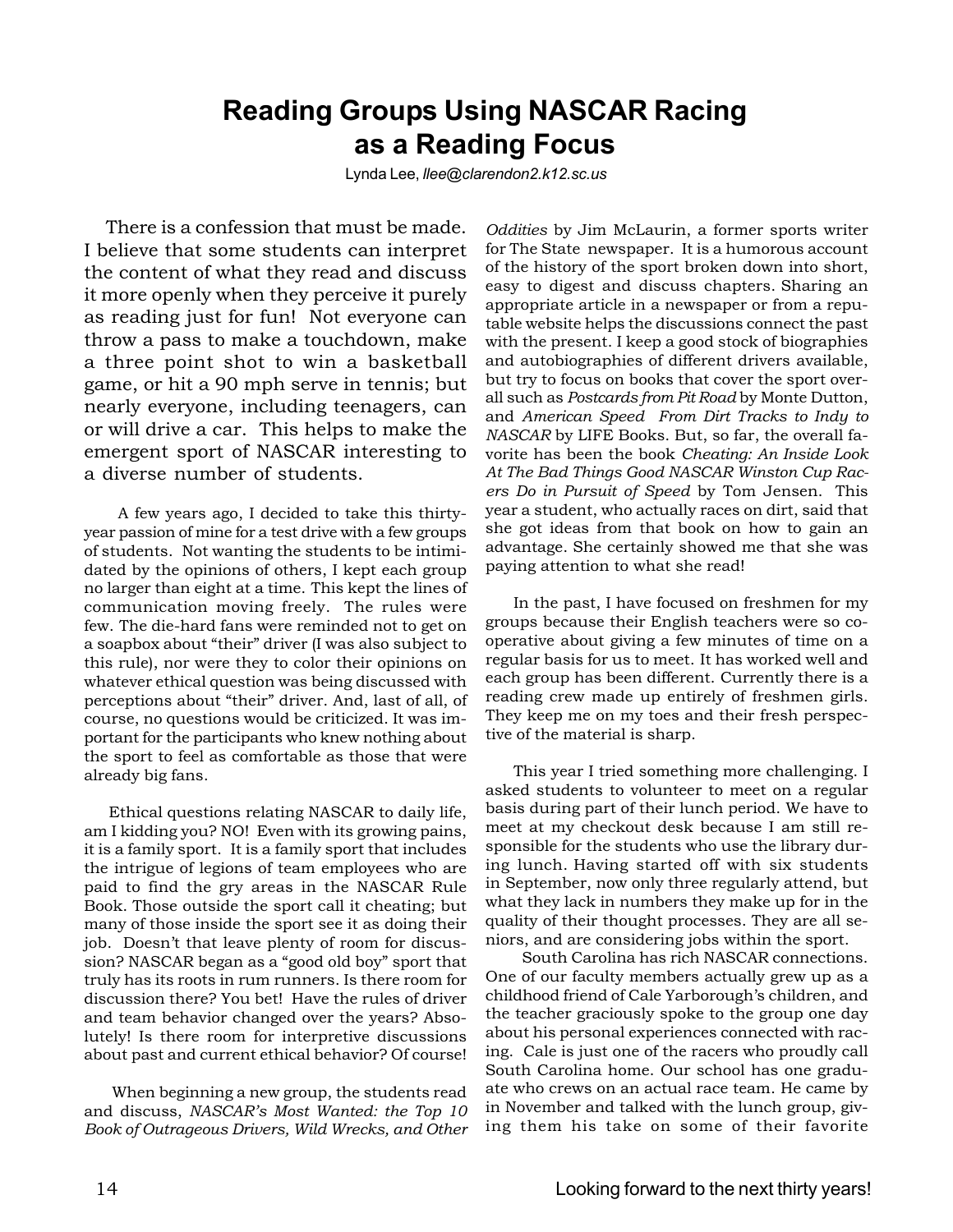drivers. My son-in-law is a lighting engineer who did some work on the Darlington track. He managed to get me into the garage at Darlington during race weekend last November. It was a once in a lifetime experience, and I made sure that I snapped photos of my reading crew's favorite drivers to give to them after the weekend.

Unlike the early days of the sport, NASCAR is now very technology driven. The NASCAR movie produced by IMAX and now available on DVD gives several vivid examples. Some drivers and many crew chiefs now have engineering degrees. Yes, there is plenty of exhilaration at a race track, and this is now a sport of intense, intelligent men and women.

We have at least two former students in a racing technical school now, and more seem to be headed that way. Choosing a career direction is difficult, and not everyone can be a star athlete, but some recreational reading may just lead someone to a new career in engineering, public relations, sports journalism, or other new career in racing that didn't even exist in the sport a year ago.

I am hoping that the senior students who have persevered all year will have the chance to see some real racing action before the end of the year. Darlington is just up the road from us. Who knows?

 With the continued support of my administrators, who both support racing on the local level, I hope to continue to entice some possibly reluctant readers to read a book or two about racing. After all, it's just for fun, right?



### Public Awareness

As chair, Suzanne Washick spent the year compiling the Honor Roll lists, revising the various Public Awareness programs for implementation next year and taking photos and maintaining records of this year's conference.

# **From the Legislative Committee**

Pam Huntley, Chair, Legislative Chair, *phuntley@greenville.k12.sc.us*

Media specialists were encouraged to promote their libraries through public venue such as newspapers and TV media, to keep legislators informed of their library program through letters or email and to invite special visitors to their media centers.

Betsy Long, media specialist at Doby's Mill Elementary School in Lugoff, sent pictures and articles to the Camden Chronicle and Elgin Town News telling them about their International Literacy Day Celebration which was held on September 8, 2004. She also has a monthly Family Reading Night Event. Todd Wood, who ran for House District 79, attended all the Reading Night Events. As a special treat, he read the book *Skippyjohn Jones* over the closed circuit TV system on International Literacy Day.



Richland County Sheriff Leon Lott reads and discusses books with fifth graders in the media center of Keels Elementary School during National Young Readers Day.

Barbara Powell, library media specialist at Joseph Keels Elementary School in Columbia, had Richland County Sheriff Leon Lott read to their fifth graders for National Young Readers Day.

Who better to promote library programs than the media specialists themselves> Keeping up with current issues, contacting their legislative representatives, and inviting guests as often as possible is a great start.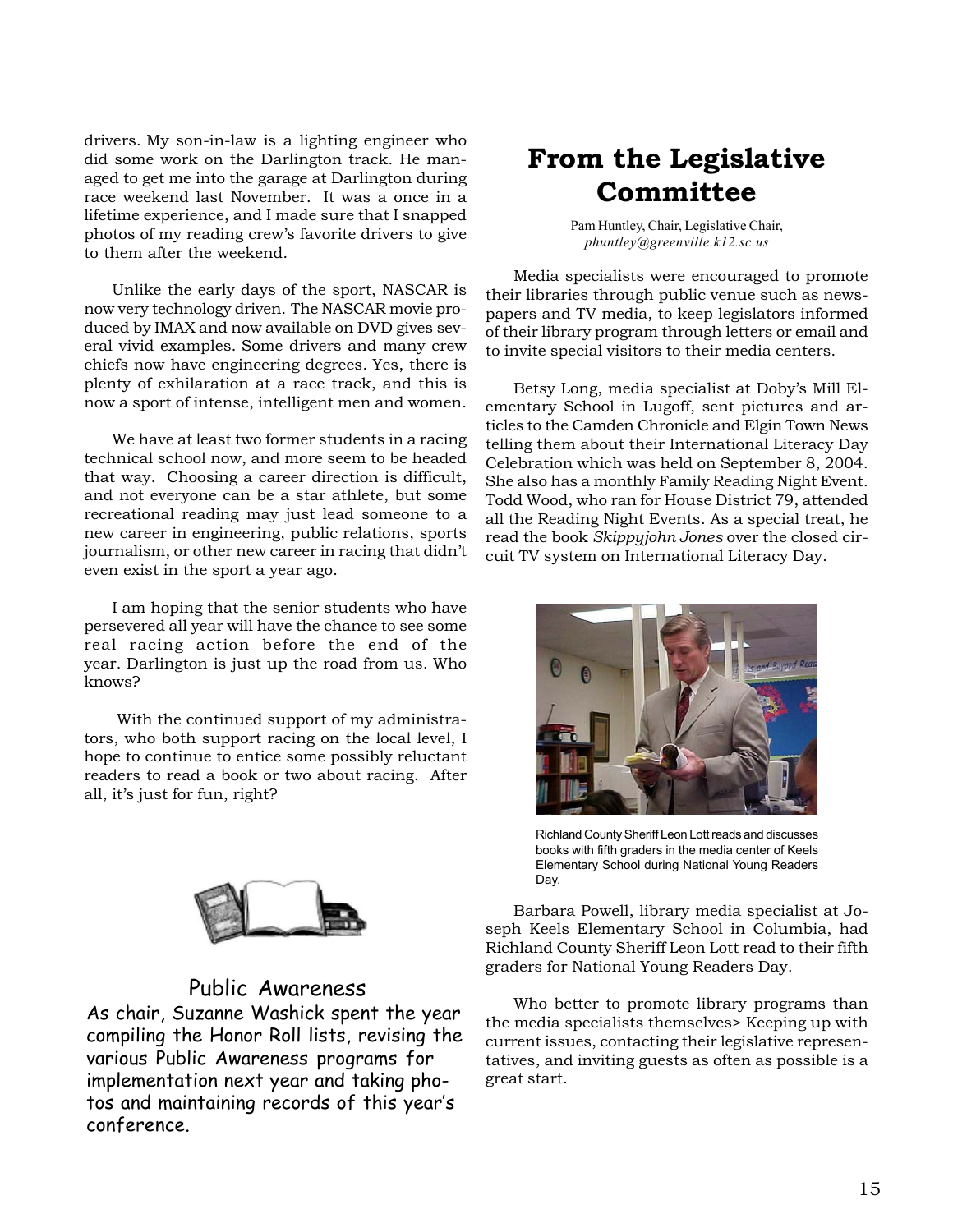# **Do You Love Poetry?**

Janet Boltjes, Gilbert High, Lexington, *jboltjes@lexington1.net*

 I hate to admit to my librarian friends that I wasn't that wild about poetry. I read and memorized poems assigned by teachers as they dutifully taught sonnets and iambic pentameter, then I forgot them as quickly as the test was over. The

only time I read poetry was in a mushy greeting card. However, that changed when Brod Bagert came to SCASL. I sat with him when he was keynote speaker at a SCASL banquet, rediscovered poetry, and began a friendship. Over the years our paths crossed several times. During a shared ride back to Lexington from an Authors on the Beach conference, I learned more about poetry than I had learned in all my years of formal education. We talked about poetry, he performed his favorite poems and wrote a new

when others are talking," and "What is said in poetry club stays in poetry club." We discussed the fact that poems were often written about sensitive issues, and we agreed to share poems and ideas without worrying about gossip.



poem, and I discovered I liked poetry after all!

Several months later I contacted Brod with a wild idea. I asked him to help me create an enjoyable poetry learning experience for my high school students. I didn't feel comfortable doing a poetry slam, and I didn't want to teach formal lessons; I just wanted students to have fun with poetry. We bounced some ideas around, and finally came up with the idea of doing a series of seminars followed by an author visit to our school. Brod spent part of his Christmas vacation recording some of his favorite poems and a series of essays about poetry. I'll have to admit that I was clueless about some of the topics, but I pestered him until I understood the concepts.

I advertised our poetry seminars and scheduled our first meeting. Any student with parental permission and teacher recommendation was eligible to join, but I had no idea what to expect. I thought I might get two students, hoped for five, and optimistically made handouts for ten. The end-of-day bell rang, and students started arriving, and kept coming! For our first meeting, we had twelve students! I was thrilled, but totally shocked. The students who came were a marvelous mixture of ages, abilities and opinions! The only "rules" we established were "Be courteous

The syllabus Brod and I developed for the seminars was totally revised after the first session. The students enjoyed listening to Brod perform poetry and explain the craft of poetry, but they were anxious to share their own work. As they read their poems, I was absolutely blown away by the quality and variety of their poetry.

As the sessions progressed, so did the poets! With Brod's guidance we began to think like

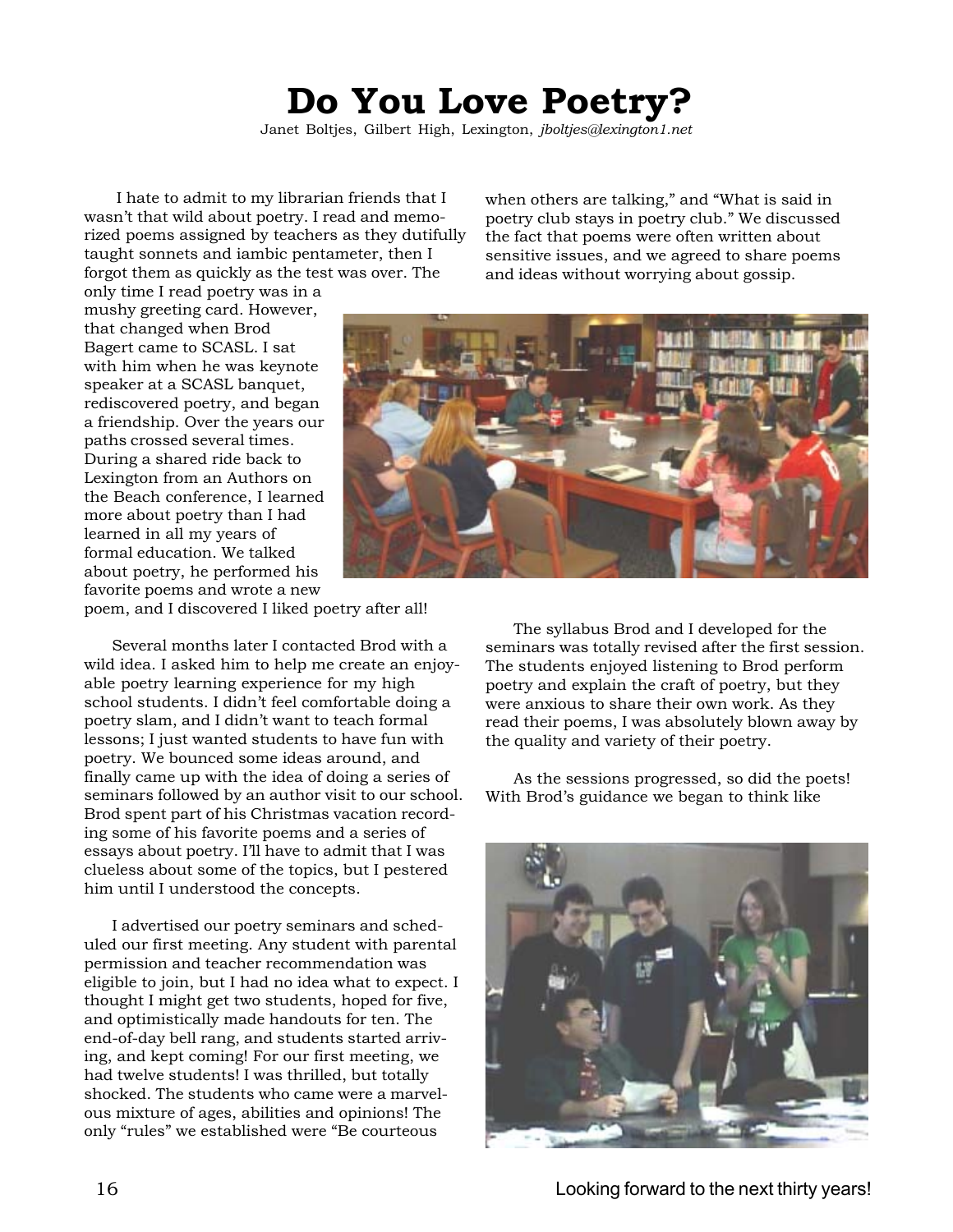poets. We saw metaphor everywhere, and poetry seemed to flow out of us. I didn't follow the "lesson plan" when I sensed the students needed a different path. Unlike a formal "library lesson," there were no goals, objectives, or strategies to follow. The students quickly became the experts, and I was merely the tour guide. (Of course, I needed to consult Brod after each session to help me plan the next step.)

We continued to learn more about the craft of poetry with Brod's help. Brod read some of the students' poems and sent comments back to the students. He did not "critique" the poems; he made suggestions to help them follow their natural inclinations and talents. His only stipulation was that all comments be shared with everyone in the group.

Our poetry students received special permission to miss some of their regular classes to serve as hosts and hostesses for Brod's formal presentations which consisted of Brod writing original Brod Bagert poems before a live audience. (It's amazing, but he actually does this, and the students pay attention and enjoy it.) Between classes they shared their ideas and comments about the poems Brod had written, and Brod further explained how he had crafted the poems. At the end of the day, we all gathered in the library. We had pizza delivered to the school and shared poetry for hours. The students didn't want to leave. Brod encouraged the students to be the "King Kong" of their own poetry likes and dislikes, and they took him to heart! Although they listened thoughtfully to his comments, they were not willing to make changes just because he suggested it. Observing the interaction between Brod and the students was amazing. The students, who knew and understood each other's work, often took an advocate's role on behalf of one another and would defend and explain their peer's thoughts to Brod. At other times the students understood Brod's suggestions and elaborated on his comments. Shy students were able to articulate their thoughts and the "talkers" listened. I think the last student left around 7:30 that evening, but it was one of the most enjoyable days in my professional career.

Since Brod's visit, the poetry club continues to grow. We now have close to 20 members in the

club and still meet on a weekly basis. Although I suggested that we meet every other week, the students insisted we maintain our pace. In fact, many of them wanted to meet more than once a week, but I politely declined that request! I have learned so much about poetry, my students, and myself since we began this effort.

One student summed up the essence of this endeavor when she wrote, "I think the idea of having a poetry club at school is great because I didn't know if anyone else at school even wrote poetry. Now I have a dozen or so new friends that I can go to for help or inspiration. And what's so great about our club is that it is made up of very different types of people from different 'cliques' or groups that wear different clothes and listen to different music and we all come together as one group and we almost understand each other and respect each other; we are kinda like a family!" There is no way I could stop with this group after hearing that comment!



**Brod and I now have a wealth of information, and our goal is to work with other media specialists to replicate and improve the experience.**

**If you have any questions or suggestions for our project, please email me.**

*jboltjes@lexington1.net* **or phone me at school: 803.892.1116**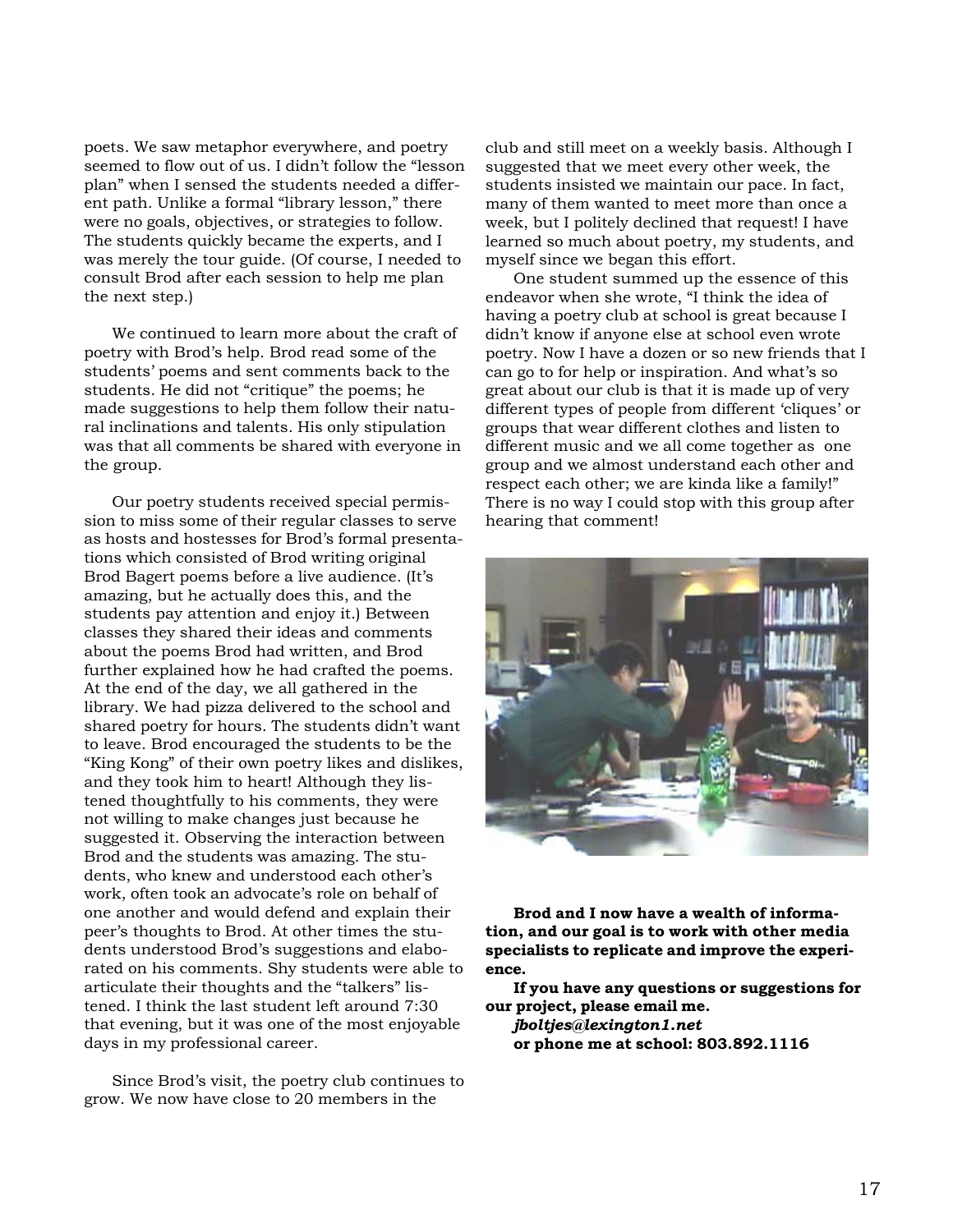

# **DISCUS Adds Business, Health and Newspaper Content**

DISCUS - South Carolina's Virtual Library - has expanded its coverage of business and health and added the Greenville News archive to its holdings.

The addition of **Business & Company Resource Center** to DISCUS provides access to a comprehensive periodical and reference source covering business, industry, management and investments. This new database provides organized access to articles from general, professional and trade periodicals; newspaper and newswire articles; and reference sources on company histories, brands and market share. It also includes hundreds of investment reports from such firms as A. G. Edwards, Morgan Stanley and Smith Barney Citigroup.

DISCUS has also added the archive to articles from *The Greenville News* from 1999 forward. This newspaper archive joins *The State* (Columbia newspaper, 1987+) archive which has been available through DISCUS for over a year. The newspapers may be searched in a combined database, *SC Newspapers*: C*olumbia & Greenville*, or as separate titles. They may also be browsed by date and section.

The *Health & Wellness Resource Center* database available through DISCUS has been expanded with additional coverage on alternative health topics. This comprehensive health resource now provides users with even more articles from general interest and medical periodicals, medical reference books, news sources and links to Web sites for credible medical and health information.

### Seuss Day at James Island Elementary



Beth Hale of "101 Ways to Celebrate Read Across America Day" *(See the Messenger February 2005.)*

With the help of Beth Hale, MS, the James Island Library Media Center turned into Seussville on March 2, 2005! We counted down the week before with daily Seuss trivia and the big day started with SEUSS NEWS – a live broadcast of rhyme reporting complete with our principal giving the Reader's Oath! All classes in grades K-3 were invited to participate in Seussville activities! Brightly colored balloons and table covers helped mark the festive occasion. The computers were even Seussed out – with special Dr. Seuss wallpa-

per and screen savers from web shots. Students enjoyed "Seuss Soup" – a word building game using the letters from 4 of Dr. Seuss' most famous titles. Students were given brightly colored letters and asked to build as many words as they could in 5 minutes. Two students built 37 words! Students also engaged in a creative arts activity based on the book The Shape of Me and Other Stuff! Students were given a pile of geometric shaped paper and a Self Portrait canvas (card stock). They were invited to create the shape of themselves however they imagined it! Finally, the halls were prowled by Cats in Hats! Parent volunteers read to every class throughout the day. Kindergarten classes were especially lucky and were visited by local weekend sports anchor for Channel 4, Ben Baker. The day was incredible and the children were filled with excitement!

ARCHIVES & HISTORY COMMITTEE Mitzi Burden, Chair Alleene Holland Laura Jackson

CONSTITUTION COMMITTEE Carolyn Jenkins, Chair Vicki Moody Sally Hursey Kathleen McTeer

ELECTIONS COMMITTEE Martha Taylor, Chair Frances O'Neal, Regional Network Director Patty Bynum Penny Hayne Harriet Pauling

INDEPENDENT SCHOOLS COMMITTEE Galena Gaw, Chair Patricia Bradley Meri Lyn Rogers

STANDARDS & GUIDELINES COMMITTEE Valerie Byrd, Chair Edith Ley Jane Clary Peggy Harrison Greta Flinn

AND

SCASL WEBSITE Donna Teuber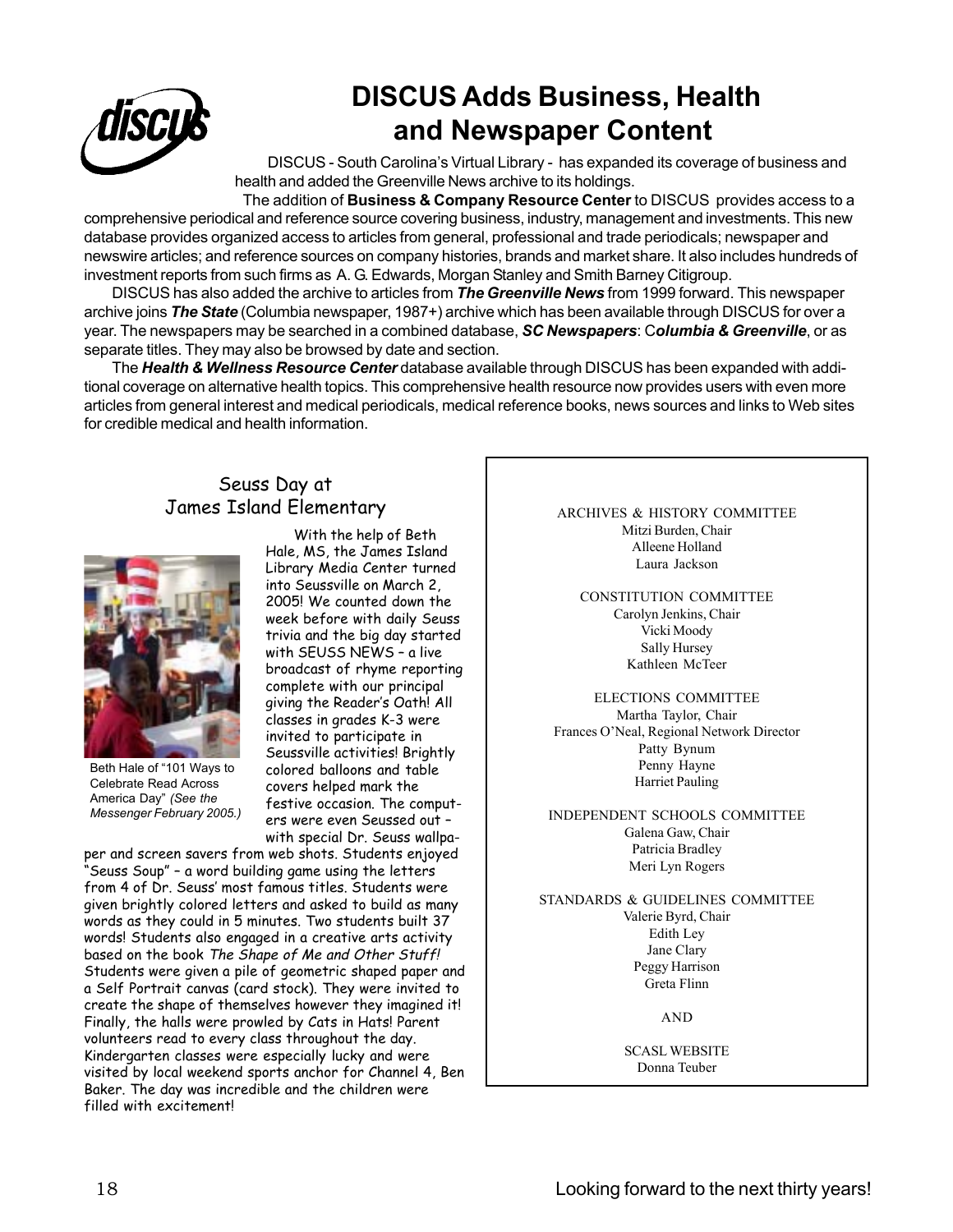### Remember!!!

If you have any information or material that should be included in the SCASL Archives, don't hesitate. Contact Mitzi Burden NOW! Help preserve SCASL's history.

> Mitzi Burden, Archives & History Chair. burdenm@charter.net

## **Read-In's In Richland Two**

Barbara Montgomery, Pontiac Elementary, Richland District 2, *bmontgom@pe.richland2.org*

Guess what we did for Children's Book Week this year? You give up? Well, on November 16, 2004, we held not just one, but eight Read-Ins. The high schools and middle schools in our district graciously hosted the thirteen elementary schools for a day of fun and reading.

Some of the Read-Ins were centered on themes such as: "Call to Courage," "Reading With Friends," and "A Celebration of Reading." Every Read-In involved silent reading and read-alouds, prizes, crafts, cake walks, and musical chairs. For many of us elementary media specialists it was a pleasure to see our former students read to our current students. And the hugs were great, too! The highlight for many of the younger students was being able to have lunch at a high school or middle school and interact with the older boys and girls.

Each host school entertained us in its own way. At one school the drama department performed an original play based on a book about courage. Other schools invited their music students to perform. There were storytellers and a teacher who did a presentation on the Lewis and Clark Expedition. Most groups consisted of less than sixty children. Selection to participate was left up to the individual school. All groups ate lunch and spent the day at their host school. There were super heroes (Superman), the Cat in the Hat, and special guests (Joe Pinner). We can truly say a good time was had by all and this activity is on our agenda for next year.

## **Intellectual Freedom Award**

Andi Fansher, Intellectual Freedom Chair, *andifansher@yahoo.com*

The Intellectual Freedom Award was presented to Mr. Rhett Jackson this year at the SCASL conference in Florence. The award is sponsored by ProQuest/SIRS and is presented on alternate years by SCASL and SCLA. Intellectual Freedom Awards are presented to individuals or groups who have met or resisted attempts at censorship and have otherwise furthered the cause of intellectual and academic freedom. Mr. Jackson was selected as this year's recipient in recognition of his many efforts over the years in support of intellectual freedom and the right to read. He has been a keen advocate of First Amendment rights both as member and president of the American Booksellers Association and a key figure in the American Booksellers Foundation for Free Expression (*http://www.abffe.com*). He is also co-chair of the Coalition for Education and has been guest speaker at an earlier SCASL conference.

Mr. Jackson is the retired owner of the Happy Bookseller in Columbia. Mr. Jackson is also co-founder of Education First and continues to be active in his pursuits to protect our rights. SCASL is proud to have presented this award to such a vigorous advocate.

INTELLECTUAL FREEDOM COMMITTEE: Andi Fansher, Chair Carol Harris**,** Kristin Anderson, Debbie Maddox

## **Greetings From the Pre-Service Committee!**

I presented "Pre-Service: get the word out!" as a concurrent session at the SCASL conference in Florence. During the session, Florence area media specialists Debbie Heimbrook and Gaye Brown shared their experiences about going to Francis Marion University to give the pre-service presentation. If you like promoting our profession and would like to educate others in the education community about it, please contact me at jfelker@newberry.k12.sc.us.

*Jessica Felker, Pre-Service Chair*

#### PRE-SERVICE COMMITTEE:

Jessica Felker, Chair Gaye Brown, Ann Parham, Betty Jordan, Debbie Heimbrook, Elisabeth Hall, Peggy Harrison, Jackie Rapp, Cynthia Sneed, Deloris McKnight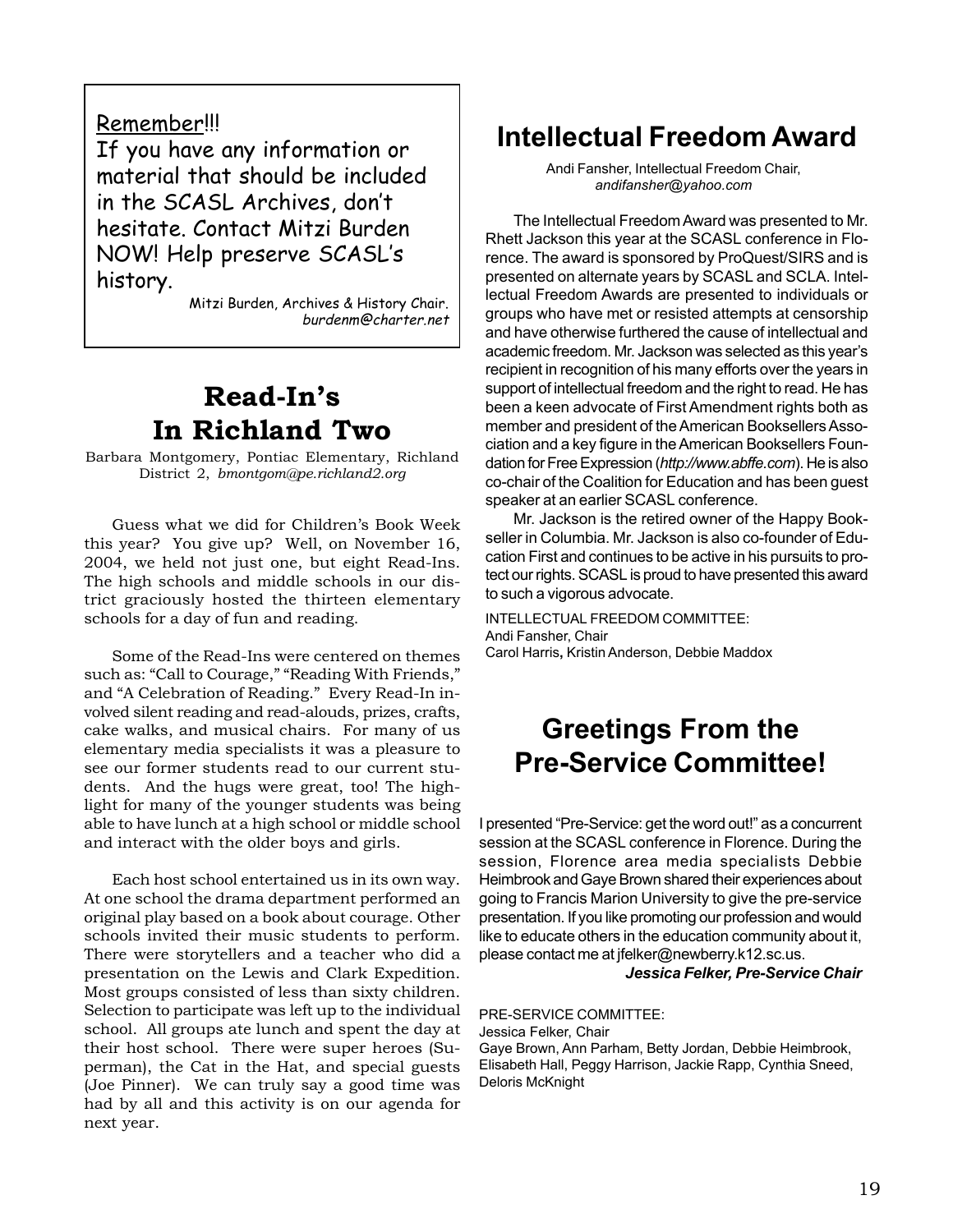# Charle*r*ton County School of the Art*s*

Della Marshall, Charleston County School of the Arts, *della\_marshall@gmail.charleston.k12.sc.us*

Imagine a room 23 X 100 square feet crammed<br>with 16,608 volumes on 7 ft. high bookcases,<br>15 computer stations, reading room seating<br>for 30 and a large television set on a towering stand magine a room 23 X 100 square feet crammed with 16,608 volumes on 7 ft. high bookcases, 15 computer stations, reading room seating with DVD and VCR players attached. Now throw in a periodical tower, a 6 ft. two-sided newspaper rack, a public access printer, a large-sized Mita copier, and an *uber* large two-seater checkout center fronted by two low, dorm-style comfort chairs. Add to this a dual deck dubbing machine and TV/VCR station, a large school store supply cabinet, two director's chairs and 5 hefty potted plants in the windows. That's just the big stuff in our school library. It's a bit cramped, yes, but I like to think of it as cozy. And, yes, there's a good deal of makeshift at the Charleston County School of the Arts, a 6th–12th grade public arts magnet set in an old elementary school building and assorted out buildings. I wholeheartedly believe it's been worth the effort to make do here on this campus in the 10 years since the school opened in 1995.

I've enjoyed at least 18 of the 19 months since I've been here as the only media specialist for 875 students and a faculty of 80. My emotions on this job have rocketed all the way up to sheer joy. Not only do the great majority of the 875 students who attend the School of the Arts want to be here, most of the 80 arts and academic teachers feel lucky to get to work with kids who have self-selected a positive direction for their schooling.

**Perhaps the best window into my experience at SOA opens out onto the numer ous collaborations I've enjoyed. The 6th are reading teacher has invited me to work with** ence at SOA opens out onto the numer ous collaborations I've enjoyed. The 6th grade reading teacher has invited me to work with her classes in connection with her year-long author study. I enjoyed serving all 138 6th graders as they wrote their Letters About Literature to the Library of Congress. Three have been named semifinalists in the state competition.

I feel enormous satisfaction with our beautiful, original bookmarks etched with all sorts of unusual plant studies and which remind the patron, "READ-ING PROMOTES GROWTH." The 8th grade visual arts major teacher, Mrs. Marie Nichols allowed me to reproduce all 38 of her students' custom designs so that we've been able to place one in almost every book we've checked out this school year.

For the first time this semester, I'm getting to know some of our more introverted creative writers by serving them with DISCUS and MLA instruction. It's gratifying to display their self-published senior thesis books on a wall I've fitted out for them in the library and to catalog and check out these students' works. It's gratifying to work with their teacher, Mrs. Rene Miles, whom my daughter credits as preparing her to make all 5's on her AP English exams.

oday I accompanied sixty-four 11th grade honors English students on a field trip to the College of Charleston's beautiful new Addlestone Library. My sister, Ms. Jane Marshall, and I worked together on this trip, and it was very satisfying for me to sit on the school bus with her again after so many years since we graduated from junior high school. One student wrote in her comments about the trip that she was really impressed by the number of volumes and the fabulous technology at the College of Charleston, but she added that it was so big, and that she really preferred a cozy library. That comment made me feel good, because I'm sure our school library is cozy.

Most of all I'm so proud and happy with our Friends of the SOA Library, an organization I started last year. The Friends raised \$1,600 that first year and over \$2,000 this year. We're celebrating our success, which has allowed us to provide requested titles quickly by purchasing them from local bookstores and cataloging them in-house. We're publishing a full-page dedication in our school annual. This year all the names of our many sponsors will appear on this page, which includes, of course, our local business partner, The Everett Presson Group.

**Having taught public school since Janu**<br>ary of 1972, my conclusion after the 19<br>months I've been at SOA is that all of ary of 1972, my conclusion after the 19 months I've been at SOA is that all of our students in Charleston County would be wellserved by magnet school programs tailored to their own interests and talents. Magnet schools bring parental support and enthusiasm. Parents see their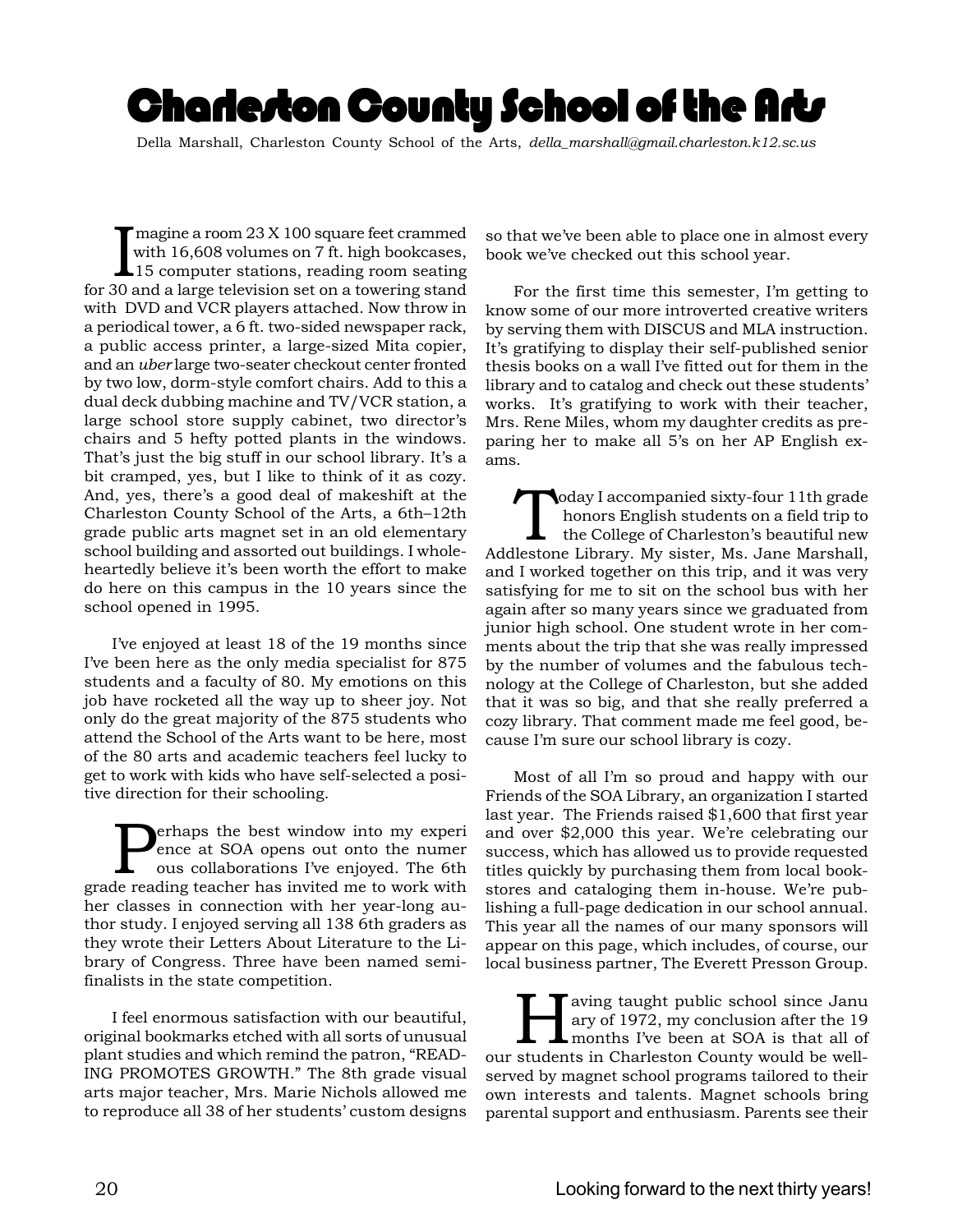children happily matched with a school program that serves them personally. Teachers are happier at magnet schools because they are specialists for the types of students they serve. I think the old "It's elitism" argument against magnet schools is a sure sign of the discomfort some old schoolers feel with catering to real students with real interests and real individual needs.

Before I retire in ten or fifteen years I hope<br>to have the opportunity to work in other<br>kinds of public magnet schools so that I to have the opportunity to work in other kinds of public magnet schools so that I can put my enthusiasm for magnet school programs to other rigorous tests. Meanwhile, I will continue to build collaborations here at the Charleston County School of the Arts. With 80 teachers and 8 different arts areas from which to draw, I don't expect to get bored or to have to look very far for inspiration.

#### EDITORIAL COMMITTEE

If you have enjoyed the articles in the Messenger this year, if you have learned something new about the profession, if you have gotten some tips that you have put into practice, you have the following people to thank. And, if you are prescriptive, please thank Jennifer Burley who sees to it that the commas and semicolons are correct and pronouns agree with their antecedents. I thank them all for a good year.

#### *Laura Jackson, Editor*

Sandy Bailey Andrea Baker Peggy Bayne Jennifer Burley Valerie Byrd Terri Catalano Deborah Cooper Betty Daniels Kathy Dorkewitz Greta Flinn Glenda Green Beth Hale Linda Hall Peggy Harrison Karin Kadar

Mary Anne Kohl Lynda Lee Betsy Long Dodie Marshall Carole McGrath Mary Jane Michels Barbara Montgomery Cathleen Moore Donna Moyer Joe Myers Sharmen Oswald Ann Parham Amy Rhodes Lynn Scott Sandy Stearns

# Research Goes **International!**

Galena Gaw, S.C. School for the Deaf and the Blind, *ggaw@scsdb.k12.sc.us*

Are you looking for a fun, interesting, handson research project that would teach your students about different countries and their cultures? Our students learned about different countries when we hosted an International Festival.

Each class had the opportunity to select a country, conduct research, write to travel agencies, prepare displays, obtain artifacts, create hand-outs, and prepare foods from their country. All of the countries represented set up booths at the festival. After the booths were set up, we invited the entire school to tour the International Festival.

All of the "tourists" were given a questionnaire. The tourists visited the booths to answer the questions. Students staffed the booths and answered questions about their country. Everyone who attended the fair enjoyed sampling the food, performing activities at the booths, and learning about the different countries.

Our students have sensory disabilities so we included music, captioned videos, print/Braille handouts, tactile and visual displays, and other accommodations for our population. This was a multi-disciplinary research project that included art, social studies, and English (research, writing and presentation skills).



Two students from the S.C. School for the Deaf and the Blind, Nicholas Thrash and Jamie Greene, wait for "tourists" at the Greece booth.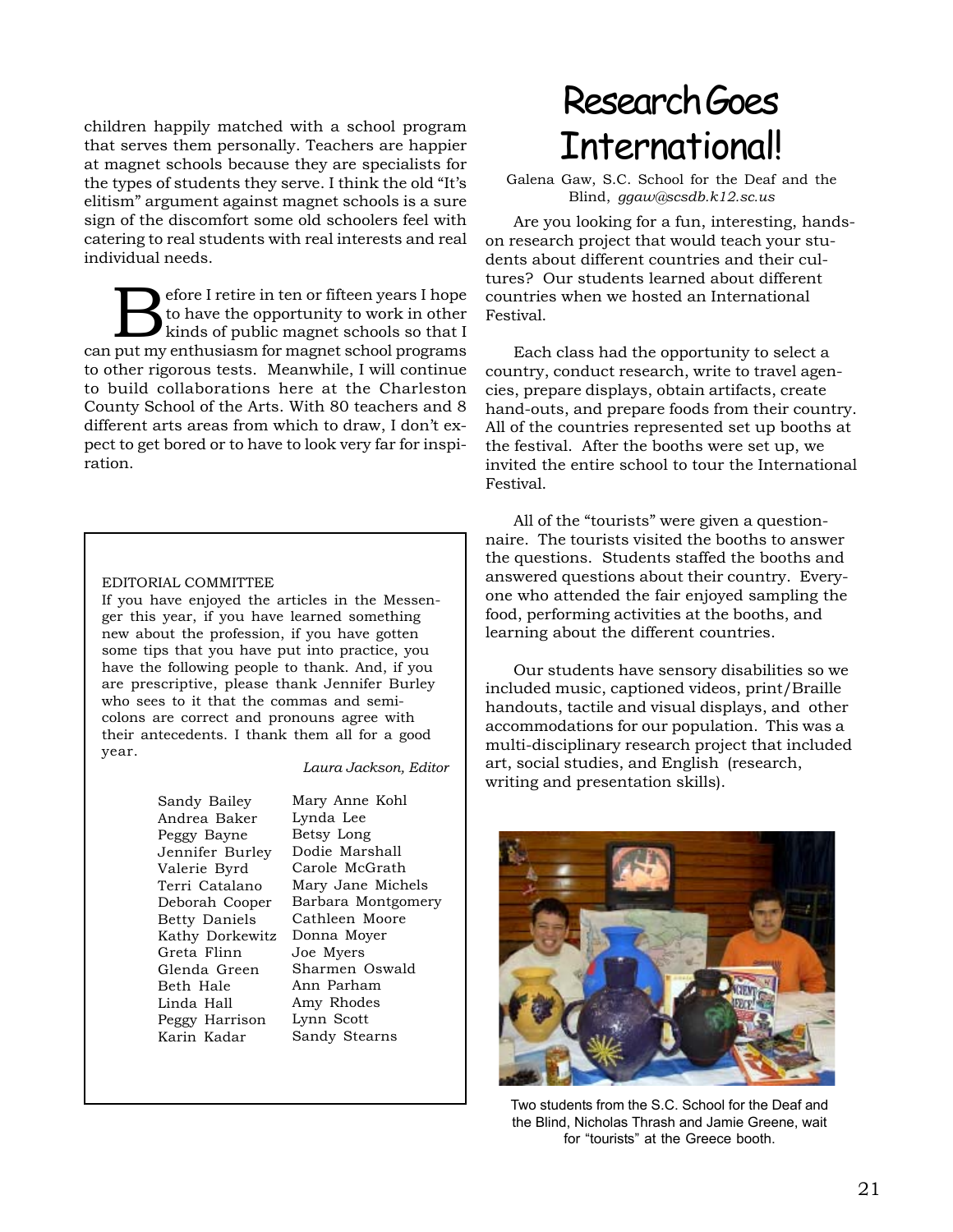# **REGIONAL NEWS**

### **Region 1A.**

### **Coordinator: Carolyn Segers**

ANDERSON COUNTY. DISTRICT 1. **Deborah Fowler**, Powdersville Primary, was chosen by Channel 4 as its "Golden Apple Award Winner" for the week of January 10th. She volunteers to teach sewing and crafts at the Pickens County YMCA after-school program. She provides an invaluable mentoring and nurturing role model to her young students. Media specialists, working with the district, are sponsoring a district-wide literacy festival "Spring into Literacy" to be held on April 26 from 6-8 p.m. in Williamston. Authors, storytellers, book characters, and musical groups will be part of the festival. DISTRICT 5. **Laurie Myers** visited Concord Elementary in February prior to receiving her Children's Book Award at the SCASL conference. She spoke to all grades and provided a very exciting day at Concord.

### **Region 1B.**

### **Coordinator: Sue Fitzgerald**

SPARTANBURG COUNTY. DISTRICT 2. Oakland Elementary celebrated Read Across America (Reading, It's Where It's 'Hat') with a door-decorating contest, a visit from author **Michael Finklea**, a Hat Day, and many other activities.  $\clubsuit$  Boiling Springs High School hosted **Frank Baker**, media literacy expert, in March to talk with students about media literacy.  $\div$  On April 15 Carol Plum-Ucci will visit and do presentations at Boiling Springs High and Boiling Springs Ninth Grade Campus. DISTRICT 6. **Peggy McQuade**, Dorman Freshman Campus, is having a writing contest about books made into movies. Peggy partnered with a local theater, Spartan 16, to provide posters and movie passes for prizes. GREENVILLE COUNTY. **Ann Shaver**, former Media Services Co-ordinator and then Follett associate, is now back in Greenville County working as Interim Media Services Coordinator since the resignation of Robbie Van Pelt.

### **Region 2.**

### **Coordinator: Lyn Wolfe**

SALUDA. Hollywood Elementary hosts **Laurie Myers** in April. Saluda Primary is planning a visit from **Julie McLaughlin,** author of *Hungry Mr. Gator*, in April.  $\cdot$ MCCORMICK COUNTY. The county opened its new elementary and middle schools in January. **Charles (Lyn) Wolfe** is the media specialist for the combined library media center that serves Pre-K through eighth grades. He thanks the many volunteers and his staff for their efforts in making the move so successful. Special thanks go to retired media specialist **Jeanette Austin** for her advice, encouragement, and hard work throughout the year. His library assistant is **Carole Hillis. Beverly Hall**, McCormick High, cosponsored two groups of students who competed in the regional National History Day competition in Aiken on March 5th. Both groups rated a superior in their division and will be going on to the State Competition on April 23rd. Ms. Hall led these students in their preparatory research efforts at school, through

interlibrary loan, and on a trip to Columbia to research at the State Archives, Thomas Cooper Library and the Center for African American Music at USC.

### **Region 3.**

### **Coordinator: Betty Jordan**

ROCK HILL. Media specialist **Candi Zazzara**, Belleview Elementary School, welcomed author **Helen Lester** for a visit in March. **Cathy Nelson**, Northside Elementary, Rock Hill, received minigrant funding (\$500) for a project entitled "Welcome to Northside". The end product will be a video made available to all new students and parents at Northside. Cathy is working with approximately 12 new students in grades K-5 to create the production. The final product is being made in both English and Spanish. Cathy and **Judy Hall**, Northside Elementary Visual Arts teacher, together received a mini grant of \$500 for a new digital camera and printing station. Lancaster High School hosted **Carol Plum-Ucci** in March.She spoke with the journalism classes, the ninth graders, and a special group of students who had read three of her books. A luncheon and autographing session was also held.  $\dots$ Andrew Jackson High School and A. R. Rucker Middle School each hosted author, **Sharon Draper**, in March.

### **Region 4A.**

### **Coordinator: Harriet Pauling**

FAIRFIELD COUNTY. **Michal Hope Brandon** is the new media specialist at Fairfield Central High School.

### **Region 4B.**

**Coordinator: Elizabeth Gregory**



Elementary in Spartanburg 7, will become Mrs. Chuck Bailie.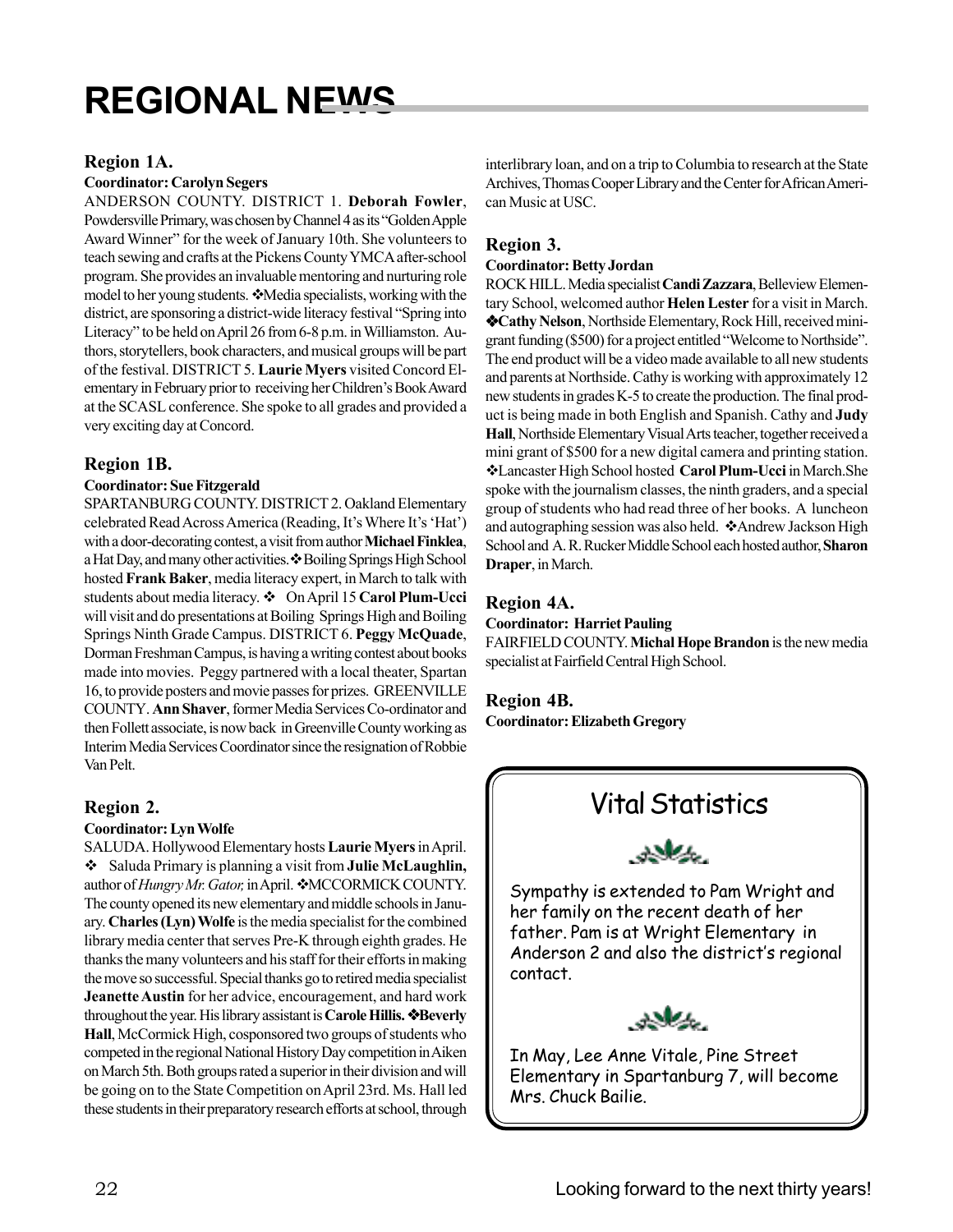

**Region 5A. Coordinator: Mary Lou Wallace**

**Region 5B. Coordinator: Anita Hutto**

**Region 6. Coordinator: David Hardee**

### **Region 7.**

### **Coordinator: Debra Heimbrook**

**Florence District 1**: Media Specialist **Betty Anne Smith**, Royall Elementary School, hosted illustrator **Michael P. White** in February. He conducted sessions with students in grades one through six. Media specialists from the Pee Dee area, Francis Marion University library staff, and Florence County Public Library staff enjoyed working together to host the March SCASL conference.

### **Region 8.**

**Coordinator: Sabra Bell**

### **Region 9A.**

### **Coordinator: Linda Buchanan**

Author **Ed White** recently visited Whitesides Elementary with tales of a husky who raced in the Iditarod. The students at Whitesides were treated to a video, an actual husky harness and the wonderful book White wrote entitled *Foxy's Tale*. Purchases were made of the book during White's visit. **Deborah Stroman** is LMS at Whitesides. **Peggy Bayne**, Belle Hall Elementary, tried a new method of tallying votes for the Children's Book Award Nominees. Using the E-chalk survey feature, she created one question, to vote for your favorite book, with 20 multiple choices. Students went to the computer lab, logged in and cast their vote the week of February 7-11 during computer lab special area. Votes were automatically tallied on the survey, so there were no paper ballots, except for those classes unable to vote in the lab. This is a time saving tip for LMS's to try out next year or to use with book talks and promotionals if E-chalk is available.  $\cdot \cdot$  In celebration of Black Heritage Month, **Minerva King**, St. John's High School, hosted Charleston author **Frances Clayton Gray** who spoke in detail to students and staff about her recent book, *Born to Win: the Authorized Biography of Althea Gibson*. The foreword of the new book was written by Bill Cosby and the afterword by Venus Williams. Ms. Gray told her audience that Althea was a native of Silver, South Carolina and a tennis trailblazer. An autographing session followed the presentation. \* Michele Bryan, Mt. Zion Elementary, announced theRIF (Reading Is Fundamental) grant award of \$1,650 allowing each student to have his/her very own book selection to take home. For many it was the first book ownership experience. Helping to provide the needed matching funds of 25% were the Friends of Mt. Zion.

### **Region 9B.**

### **Coordinator: Lynne Dubay**

BERKELEY COUNTY. Hanahan Middle School was named by the South Carolina International Reading Association (SCIRA) as an honor school for their Exemplary Reading Award.

### **Region 10.**

### **Coordinator: Celeste Stone**

**Cynthia McKnight-Zeigler**, formerly of Beaufort Elementary School, has joined **Ruth Rogers** as the second media specialist at Battery Creek High School. **Doug Smith**, formerly of Ladies Island Middle School, will be at Beaufort Elementary.

### **Independent Schools Coordinator: Galena Gaw**

### **Retired Section Coordinator: Joan Kruger**



Frankie O'Neal works with Brenda Ladson at the registration booth at conference.

## **SPECIAL THANKS**

The coordinators for each region, whose names are listed within the news, are vital to the functioning of the SCASL Regional Network and their work this year has been outstanding. Many thanks to each of them for their support and help this past year.

A special thanks to coordinator Harriet Pauling whose Region 4A had 100 % membership this year. District contacts are: Fairfield, Harriet Pauling; Lexington 1, Dupre Young; Lexington 2, Janie Doyle; Lexington 3, Judy Derrick; Lexington 4, Pam Livingston; and Newberry, Jessica Felker.

*Frankie O'Neal, Director Regional Network*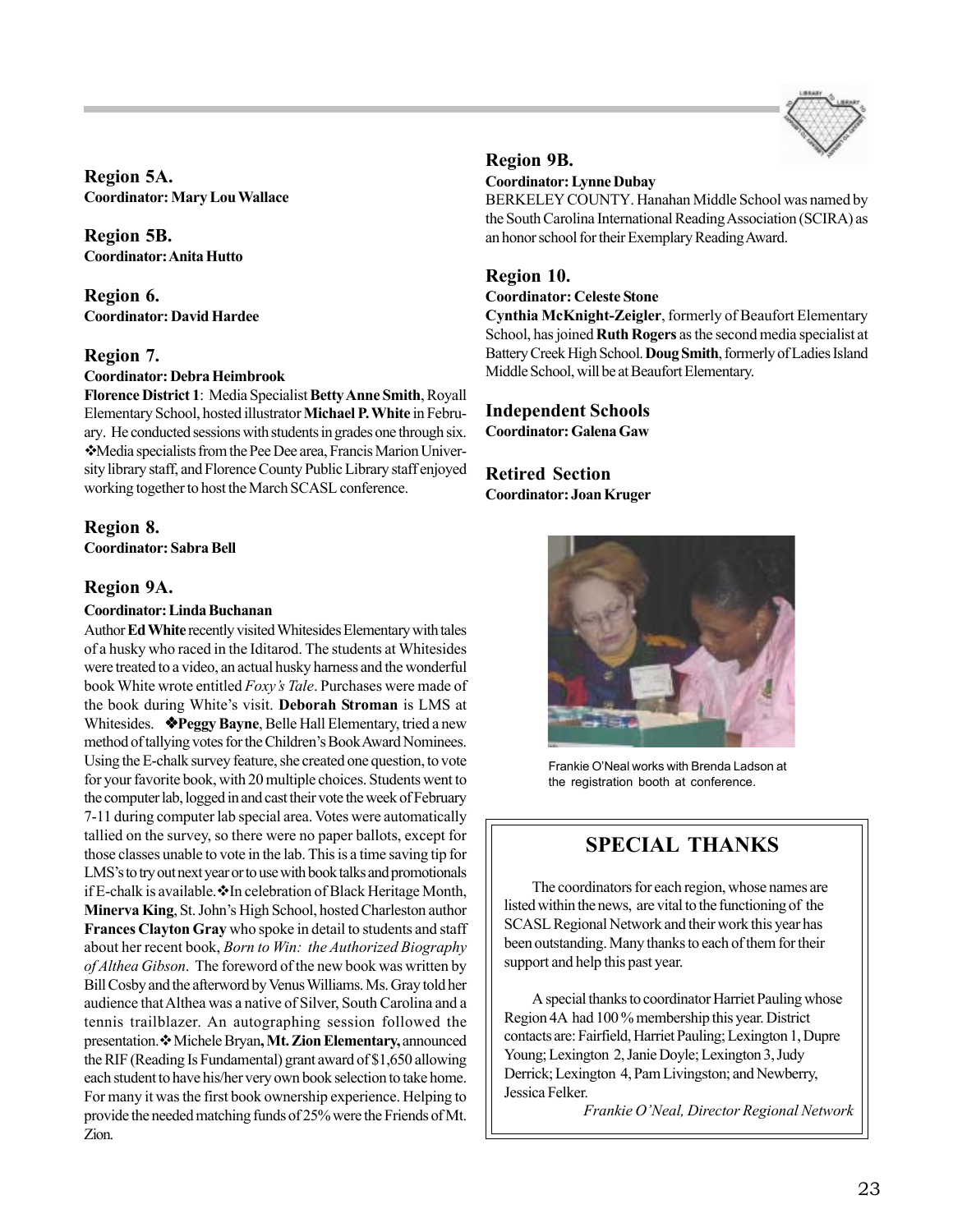

# Recognizing Accomplishments of SCASL Members

We have so many accomplished library media specialists in South Carolina that it's hard to keep track of everyone and what they have done! SCASL is beginning an ongoing listing of members who have been recognized for their outstanding performance and expertise outside our organization.

# Calling all School and District Teachers of the Year!

If you have been selected as a Teacher of the Year at the school, district, or state level, please submit the following information:

Name / Email address / Mailing Address / School of Award / District of Award / Year of Award Please email to: marthataylor@anderson5.net

# Calling all National Board Certified Library Media Specialists!

If you have earned National Board Certification, please submit the following information:

Name / Email address / Mailing Address /Certification area / Year certification earned Please email to: marthataylor@anderson5.net

Please feel free to submit ideas for other accomplishments that deserve recognition in addition to the two above.

# **A(ugusta) Baker's Dozen Set for April 22-23**

Christopher Paul Curtis, author of The Watsons Go to Birmingham-1963, and Bud, Not Buddy, the first book ever to receive both the Newbery Medal and the Coretta Scott King Author Award, will be the featured guest for the 19th annual A(ugusta) Baker's Dozen: A Celebration of Stories. The two-day event will be held on Friday, April 22 and Saturday, April 23 in downtown Columbia.

Curtis, whose most recent book is Bucking the Sarge, will deliver the Augusta Baker Lecture at 7 p.m. on Friday, April 22 at The Koger Center for the Arts and will sign books immediately after the event, as well as on Saturday from 11 a.m. to 2 p.m. at the Storytelling for Families at the Wheatley Branch of RCPL, 931 Woodrow St.

For more information, call 929-3474 or visit http:// www.richland.lib.sc.us/baker.htm.

 $\mathcal{L}$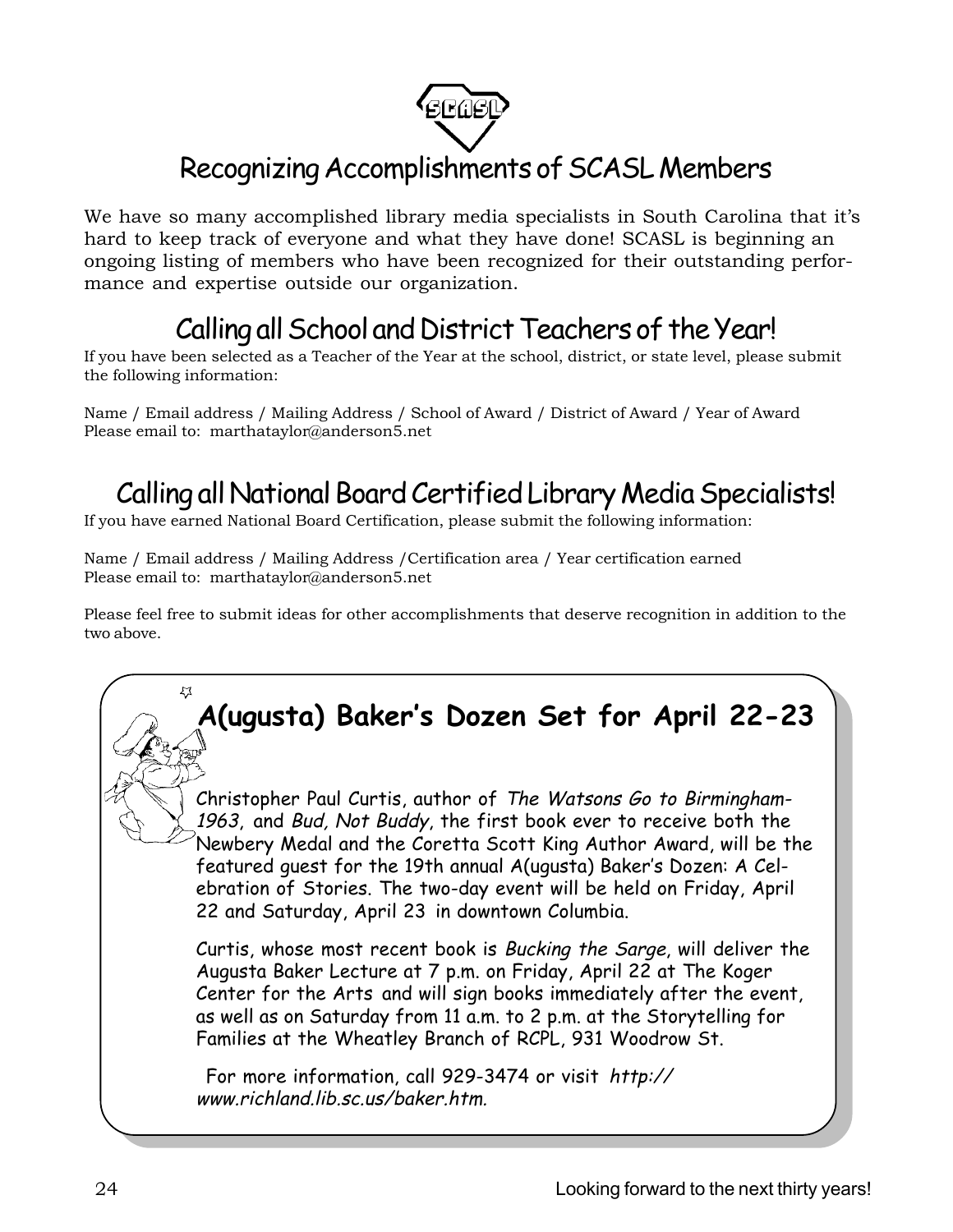## **Lessons Learned from My Students**

Greta Flinn, Calhoun Falls High School*, mflinn@acsd.k12.sc.us*

I have learned a lot since I ventured into the world of education. I always knew that knowledge gained from taking classes, participating in workshops, attending conferences, and working with other education professionals would impact my career. What I did not realize was how much I would learn from my students.

Lessons learned from students are sometimes humorous. Did you know that Mexico and the U.S. share a president? Or that New Mexico is a Spanish speaking country?

Lessons learned from students are sometimes helpful, such as letting you know about a new search engine or giving you driving directions.

Lessons learned from students are sometimes frustrating. Every URL ends in ".com". An atlas and an almanac are the same thing. Lessons learned from students are sometimes disgusting. It is okay to eat in the restroom. It is not important to throw away half eaten food or used tissues.

Lessons learned from students are sometimes heartbreaking. I had always heard from my professors that you would shed tears as a teacher. I blew it off until my husband came home to find me sobbing because I suspected that one of my third graders was being sexually abused. There have been many tears since then.

I have listed below what I feel are some of the most important lessons I have learned:

- You really do catch more flies with honey...There have been several days when I have been stressed to the max and in a horrible mood that have been completely turned around by a student's smile and greeting. Students have replaced welldeserved wrath with a gentle warning because of friendly attitudes. Students have proven to me time and again that asking works a whole lot better than telling.
- · **A little attention goes a long way…**Sometimes the best thing you can do for someone is take a few minutes out of your day and listen. You never know how much just talking with a student who approaches you can make a difference. Paying attention to your students and speaking to them by name or asking how they are doing helps you build rapport with the student body at large as well as the individual.
- Admit that you don't know everything...It is much better to admit you don't know something than to make something up. Students respect the courage it takes to be honest. Students love to be asked for their expertise. If one of our computer gurus is in the media center I don't hesitate to ask for help if I have forgotten what menu some option is under.
- Admit when you make a mistake...If you have told them incorrect information, admit it. If you misunderstood something, own up to it. I'll admit sometimes it is hard to do this one, but it really does pay off.

I am sure before it is all said and done I will learn many more lessons from my students. It doesn't seem to matter what grade level I work with—from kindergartners to adults, each group has something to teach me. I only hope that they will carry some lessons learned from me into the future as well.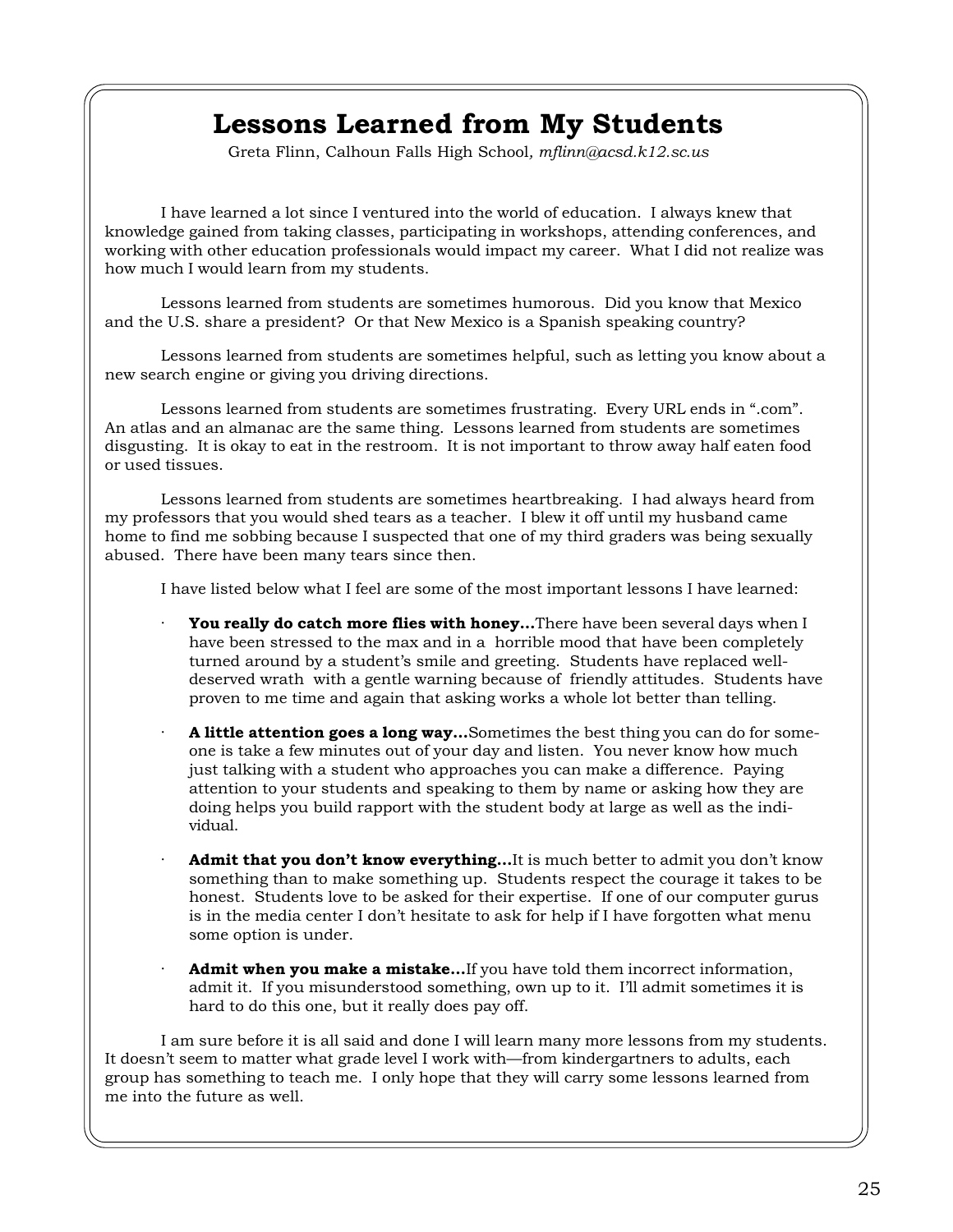South Carolina Association of School Librarians is proud to announce . . .



"Leading Through Collaboration" is the first in a series of regional institutes available for nationwide use throughout the profession by the American Association of School Librarians (AASL), a division of the American Library Association.

The AASL Regional Institute: Leading through Collaboration ties into two of the ideas — collaboration and leadership — that underlie the vision of library media programs presented in *Information Power: Building Partnerships for Learning*. Each is integral to every aspect of the library media program and every component of the school library media specialist's role.

- ♦ Gain knowledge of the leadership skills necessary to achieve change
- ♦ Work with other leaders to study the challenges facing the profession
- ♦ Tie AASL and ALA resources to specific leadership strategies
- ♦ Examine leadership opportunities available in AASL and ALA
- ◆ Develop new contacts
- ♦ Prioritize, plan and reflect on professional and personal goals

AASL charged \$169.00 for this institute during ALA Midwinter this past January in Boston. SCASL is underwriting the cost difference to provide this national level professional development to our members at a more affordable cost.

### **SCASL Leading Through Collaboration AASL Regional Institute**

### **Thursday, June 16, 2005 from 9:30 - 5:30 at the Columbia Metropolitan Convention Center**

**Registration fee (includes snacks and lunch) \$50.00 Limited to 75 participants**

| Name: $\qquad \qquad$ |                                                                   |
|-----------------------|-------------------------------------------------------------------|
|                       | School:                                                           |
|                       |                                                                   |
|                       |                                                                   |
|                       |                                                                   |
|                       | Lunch Sandwich Preference: Ham Turkey __ Roast Beef __ Vegetarian |
|                       | Registration Deadline: May 15, 2005                               |

Registration Deadline: May 15, 2005 Please mail form and check made payable to SCASL to: SCASL -- P.O. Box 2442 -- Columbia SC 29202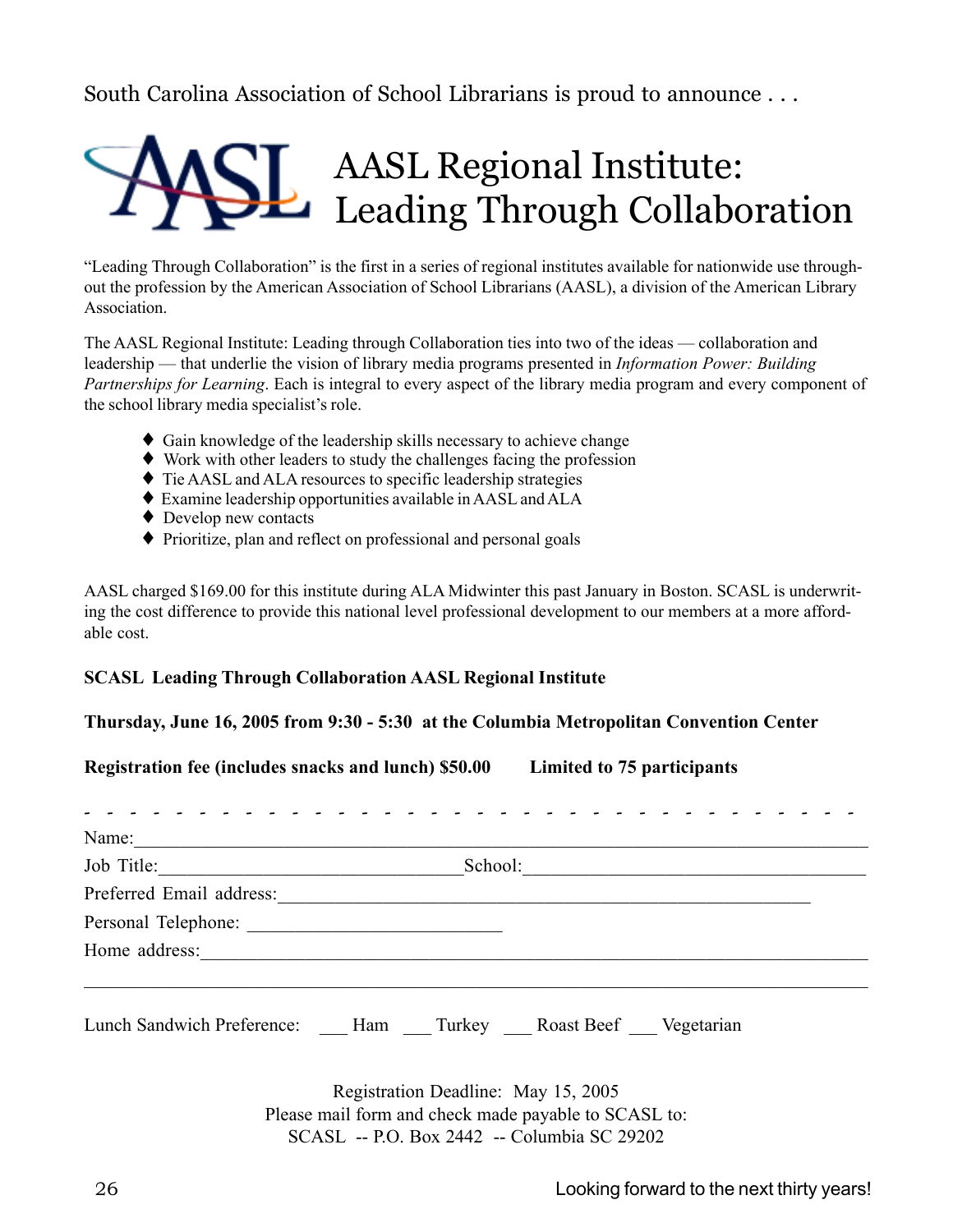## **Reflections from a First Year Media Specialist:**

"The End of the Beginning"

Terri Catalano, Irmo Middle School, Lexington 5, *tcatalano@lex5.k12.sc.us,*

At the book award luncheon at the SCASL conference in Florence last month, I had the pleasure of sitting with a woman who was in her 41st year as a media specialist. No, that is not a misprint, I did mean 41st year. There I was in my first year and she was in her 41st. As I said to a friend at the table, my first year cohort Karen Tisdale, "Considering this is my 'second career', I do not think I will reach that milestone; I would be as old as Methuselah in my 41st year."

Attending the conference for the first time through the eyes of a working media specialist, and no longer as a graduate student, was an exciting experience. First of all, I didn't feel guilty splurging on 3 different shirts (Read, Media Specialist, Click Clack Read) since I was finally earning money, not just making periodic donations to USC. But more importantly, as I reviewed the conference sessions, I would choose and evaluate which to go to with the specific needs of my school and my students in mind. In fact, I was applying three of the information literacy standards (accessing information efficiently and effectively; evaluating information critically and competently and using information accurately and creatively) to determine which sessions to attend and which would be the most useful in providing creative ideas that I could bring back to my media center. Although the conference has always been a stimulating and instructive experience (this is my third conference, although the first was greatly abbreviated for me as my oldest daughter had pneumonia), this conference had more "real life" applicability and relevance and was no longer a theoretical exercise. And that realization just supports what we know about teaching students information literacy do it in the context of the curriculum and an actual assignment. We don't make it just an exercise in and of itself. We teach students how to access, evaluate and use information that they, in fact, need for a particular project, class or task, and as I sat in various sessions, I evaluated how I could apply the information back at work. For example, as I sat in James Bryan's session on the new social studies standards and I was introduced to some historical fiction titles about the Holocaust that I was not familiar with, I thought about a language arts teacher who had just asked me about some books to offer her students in addition to *The Diary of Anne Frank.* As I sat in David Loertscher's "Ban Those Bird Units", I thought about ways to collaborate with my teachers on their "country research" projects to make them more information- and technology-rich and promote higher-level thinking. Even as I toured the vendors, I looked for books and resources and even fun items that were germane to my population, so I picked up "*Booktalking Across the Curriculum, The Middle Years"* and shirts in my school's colors. And during that one session at

the conference that I attended and quickly determined would not be useful to me, I was bored and distracted, not unlike our students when what we teach doesn't seem pertinent to them. Rather, it is viewed as a waste of time or worse, busy work. That is not the impression we want to leave students with. It emphasized why it is vital that we collaborate with their classroom teacher on a content area lesson.

As I write this article I am counting down the days until Spring Break, not because I don't enjoy what I do, in fact the best part of this first year has been the realization that I love doing what I do, even though as with most jobs there are good days, bad days and great days. And, yes, even a few awful days. The fundamentals of the job, however, being the information specialist in the school and promoting information, reading and technology literacy, are truly fulfilling and feel like the job I was always meant to do. I am counting down the days until Spring Break because I am physically and mentally tired and want, no, need, the opportunity to recharge and reflect. Being a media specialist is a demanding job that requires a multitude of skills, sometimes seemingly in conflict with each other. Let's face it, how many bookworms are also technology gurus, terrific teachers and comfortable assuming leadership positions in all of these areas throughout the school? And let's not forget incredibly organized, detail-oriented, creative, and artistic great salespeople. Not only do we have to explain information literacy to our classroom teachers, we often have to "close the deal" and convince them it is worth the time and effort to collaborate with us and, moreover, reap the benefits of our expertise and knowledge.

This year has, thankfully, affirmed my decision to become a media specialist. Most of what I expected when I started last August has come to fruition. No two days are alike and tedium is not a problem. Some things have been surprising—not always pleasant remember student ID's from an earlier column? Pleasant surprises have included the reception I have gotten from most teachers who appreciate and respond positively when approached about collaboration, or when I make a suggestion that rather than "pulling poetry books" for them, I have a great idea about students creating poetry books of their own. (Thanks, SCASL listserv, for great ideas.)

I didn't expect the first year to be perfect, and it wasn't. It has been a roller coaster with more ups than downs and a few curves thrown in to make sure I never get too complacent. I have learned so much and realize that one of the best things about this job is that the learning will never end and as an information junkie – aren't we all – that is the best news of all.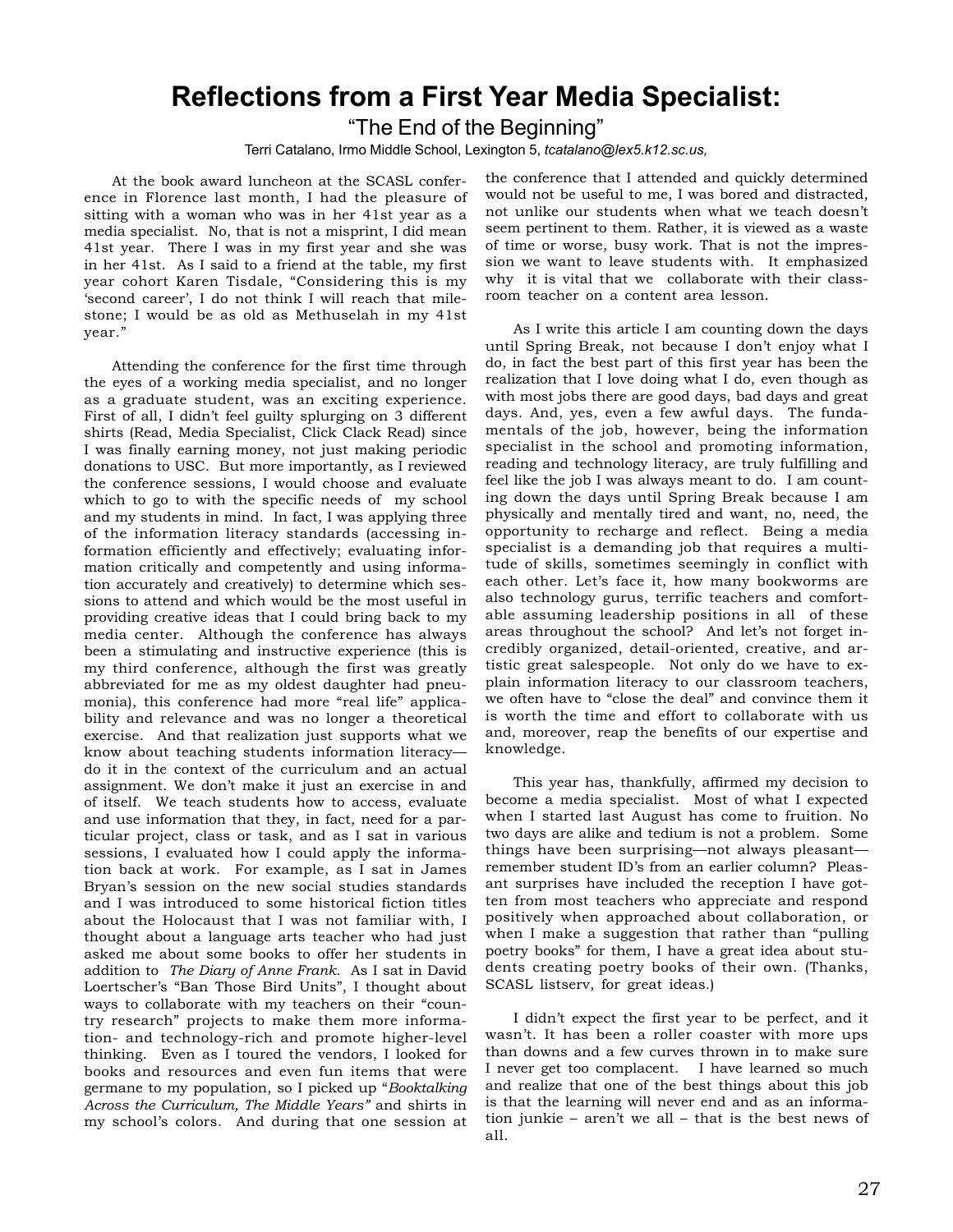# **We'll Miss You, Mary**

Mary Bull served as the DISCUS Project Director from its inception. As such, she oversaw the coordination and management of DISCUS, worked with DISCUS vendors, and provided consultation service and technical support. Her efforts were endless and she was always more than willing to assist library media specialists with whatever problems they were encountering in their use of DISCUS. She provided training in its use and maintained a regular contact with all through the SCASL listserv.

Prior to working for the State Library, Mary was Public Services Librarian at USC-Coastal Carolina College (now Coastal Carolina University) and reference librarian at Indiana University at Kokomo. She holds an MLS and BA in English and Religious Studies from Indiana University.



She welcomed all comments and questions as she represented the State Library and DISCUS at annual SCASL conferences. Her responses to queries posted in general on listserv were always helpful and prompt. When in doubt, media specialists knew they could call on Mary.

Martha Taylor, President of SCASL puts it so well. "Mary did a superb job of making K12 schools full participants in the DISCUS project. Recognizing the specific information needs of our students and teachers, Mary incorporated input from school library media specialists at every phase of the planning and implementation. K12 library media specialists were always represented on the various DISCUS project committees.

While she worked continuously with district-level library media and technology leaders to establish and maintain the technical aspects for the databases and disseminate information and updates, Mary also took time to help individual library media specialists every step of the way. She was a constant presence on the SCASL-LS discussion list, offering curriculum integration suggestions and patiently answering questions. She provided a wide variety of training specifically designed for school librarians at every level of experience and expertise. This ensured that every South Carolina library media specialist could become a proficient DISCUS user, and also empowered interested library media specialists to become trainers and leaders within their schools and districts.

On a personal note - it was always a pleasure to work with Mary on DISCUS. One of the brightest and most energetic women I know, Mary has a wonderful and wicked sense of humor and a true sense of fair play."



## **Aunt Bee's Springtime advice…Spread Out and Excel!**

If you are not already familiar with setting up an Excel spreadsheet, it is a valuable software tool to learn through a class sometime before the new school year begins. Using Excel to create and save a budget template assures you will have a document you can reuse each year. By inserting your new budget totals at the beginning of the new school year, you will be able to quickly and simply create a budget you can reference when needed. Excel has the capability to virtually do any calculation or organization of data that meets your needs. Using a spreadsheet will not only allow you to keep up with your budget funding, but it can also help you with quick access to budget proposals to present to your administration.

Many districts offer an introductory course in Excel. Other options are to teach yourself, either by using the tutorial that accompanies the Excel program, or by using the book, Excel for Dummies.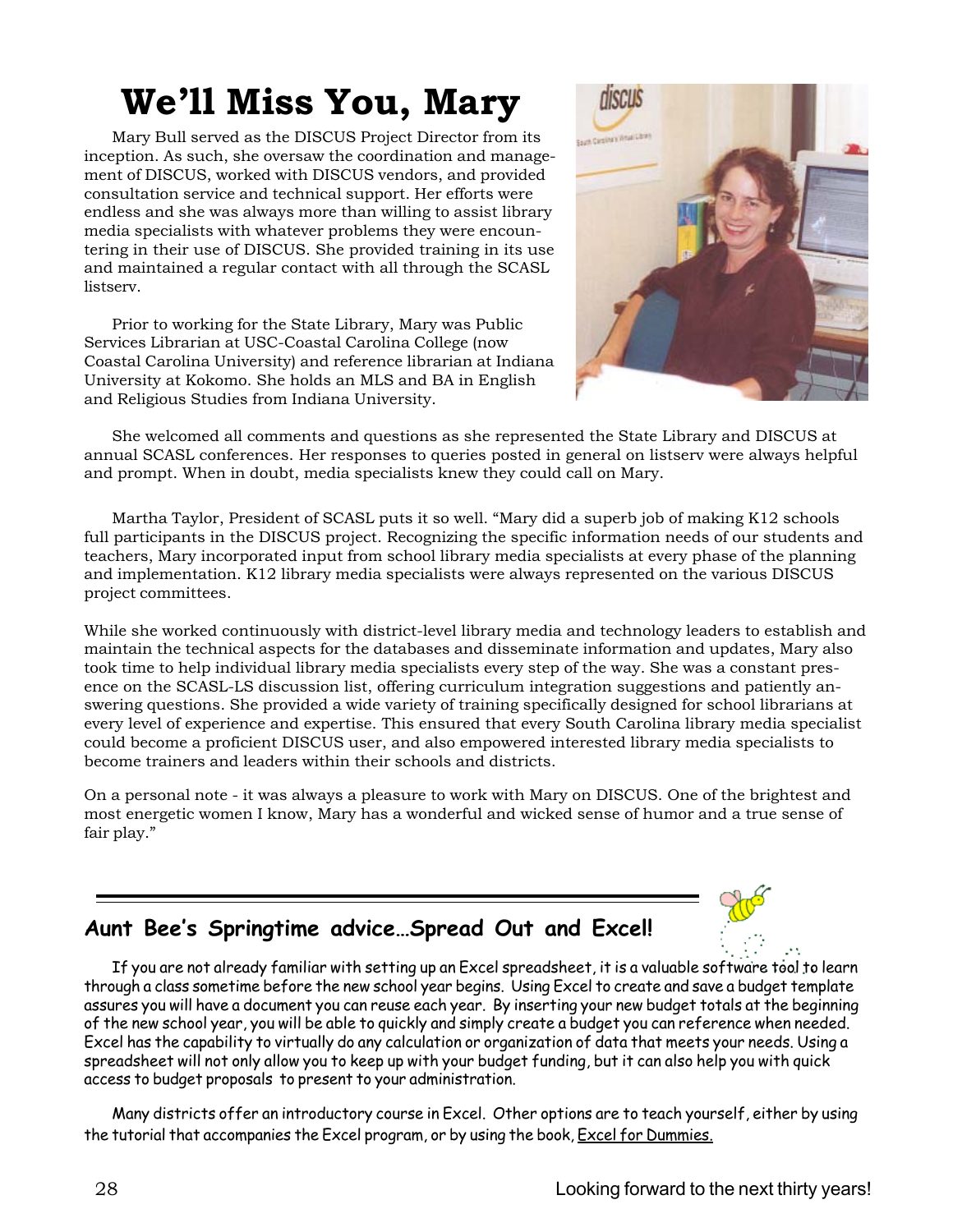# Mark Your Calendars Now! SCASL Conference 2006

# **When?** March 1-3, 2006

# **Where?** Embassy Suites Charleston Convention Center 5055 International Blvd., North Charleston, SC 29418 **How Much?** Embassy Suites Room Rates: \$144.00 Plus 6% sales and 6% occupancy tax (Single, Double, Triple and Quad)

See pages 30 and 31 of this issue for concurrent sessions and exploratorium applications. Submit applications to present by the September 1, 2005 deadline and your name will be entered into a drawing for fabulous prizes, including a free Pre-Conference session.

**Other hotel information and details will be forthcoming.**

### **For additional information, contact Carolyn Pearson Jenkins,** *cpjenkins30@aol.com***, Conference Chairperson**

## Retiree Roundup

The retiree section sponsored a round table session at the recent SCASL conference in Florence. Included in the round table discussion were retirees who are still actively involved with SCASL. Mitzi Burden gave background information on the archives. **(Did you know they have been moved from Rock Hill to Columbia?)** Joyce Moore reported on the newest Book Award category, "Picture Books". The first nominee list will be voted on during the 2005-06 school year. **(Did you know that retirees can volunteer to serve on any of the selection committees for Book Award titles?)** Laura Jackson shared news about the Media Center Messenger. She has begun indexing issues, going back to 1998. **(Did you know that you can access both this year and last year's MCM online from SCASL home page?)**

We would like to hear from retirees who may have some interesting or unique experiences in retirement. Have you started a new career, found a special way to be involved in library programs, or done something that you would like to share with us? We would like to collect these "tidbits" and publish a "Retirees Roundup" in a future issue of MCM. You can send information directly to Laura Jackson (MCM Editor) at jmoggles@direcway.com, or snail mail to Joan Kruger, 2450 Mineral Springs Rd., Lexington, SC 29072.

Are you getting ready to retire at the end of this school year? Let us hear from you if you are. Also, check with Kathy Sutusky, Executive Secretary. You may be eligible for free membership! A great deal and wonderful way to stay involved in SCASL.

Joan Kruger, Retired Section Chair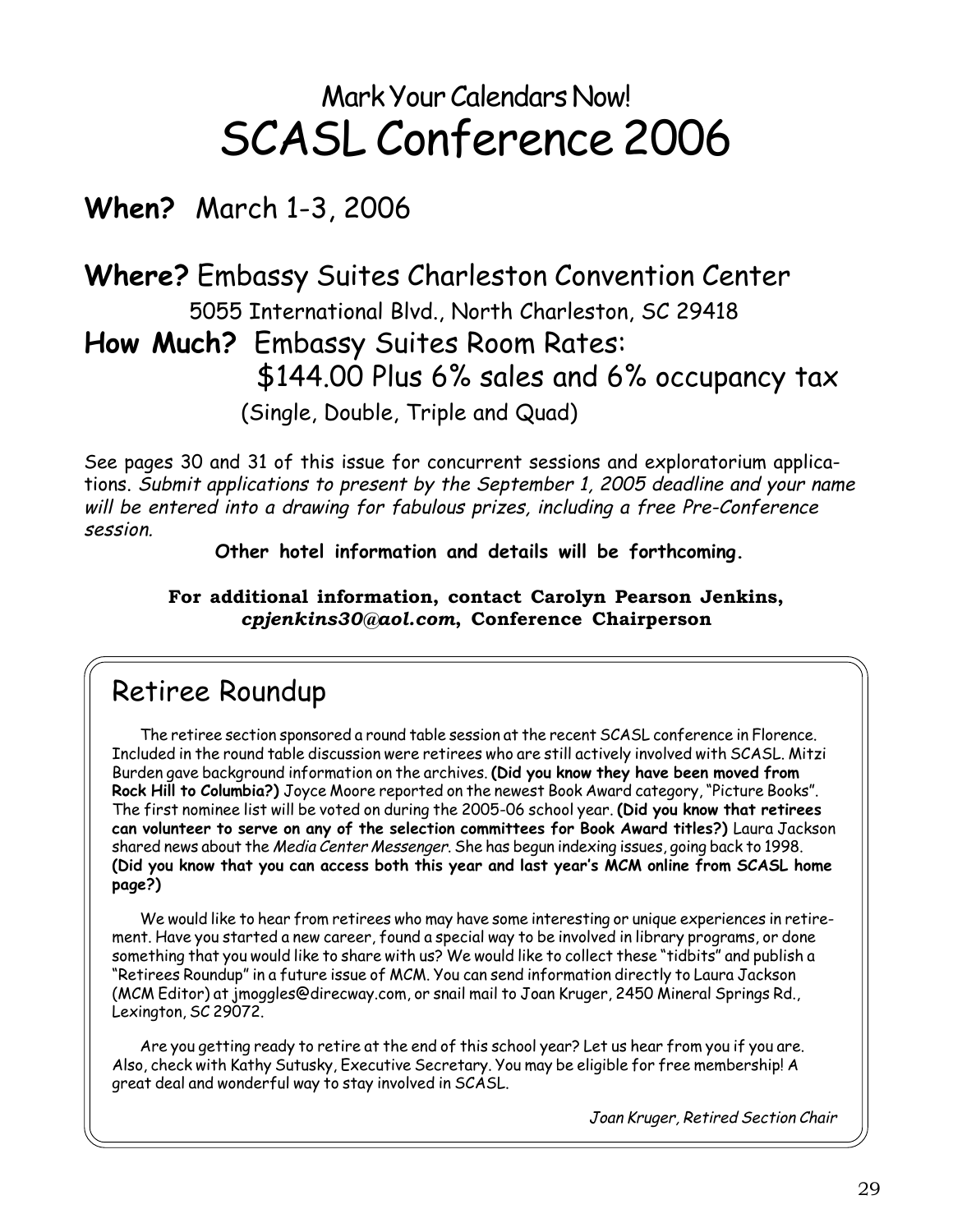#### **South Carolina Association of School Librarians**

**March 1-3, 2006**

Embassy Suites Charleston Convention Center North Charleston, South Carolina 29418

### **Application To Present**

(Deadline for submission: Received by September 1, 2005)

Please type or print all information.

| <b>Main Presenter</b>                                        | Co-Presenter                                                                                                          |  |
|--------------------------------------------------------------|-----------------------------------------------------------------------------------------------------------------------|--|
| Vendor: Yes $\_\_\_\_\_\_\_\_\_\_\_\_\_\_\_\_\_\_\_\_\_\_\_$ |                                                                                                                       |  |
|                                                              |                                                                                                                       |  |
| Institution $\qquad \qquad$                                  |                                                                                                                       |  |
|                                                              |                                                                                                                       |  |
|                                                              | <u>. 2000 - 2000 - 2000 - 2000 - 2000 - 2000 - 2000 - 2000 - 2000 - 2000 - 2000 - 2000 - 2000 - 2000 - 2000 - 20</u>  |  |
|                                                              | State $\frac{Zip_{\text{max}}}{\text{min}}$                                                                           |  |
|                                                              |                                                                                                                       |  |
|                                                              |                                                                                                                       |  |
|                                                              |                                                                                                                       |  |
|                                                              | <u> 1990 - Jan Jan James, martin bir al-dahar bertama dalam bertama dalam personal dan bertama dalam bertama dala</u> |  |
| State $\frac{Zip}{\cdot}$ $\frac{Zip}{\cdot}$                |                                                                                                                       |  |
|                                                              |                                                                                                                       |  |
|                                                              |                                                                                                                       |  |

**Session Description:** Your description will appear in the program and should be written to "market" your session. (No more than 50 words. Use back of page if necessary.)

### **Please include a brief statement for the presider to use to introduce you before the** session begins:

 $\mathcal{L}_\mathcal{L} = \{ \mathcal{L}_\mathcal{L} = \{ \mathcal{L}_\mathcal{L} = \{ \mathcal{L}_\mathcal{L} = \{ \mathcal{L}_\mathcal{L} = \{ \mathcal{L}_\mathcal{L} = \{ \mathcal{L}_\mathcal{L} = \{ \mathcal{L}_\mathcal{L} = \{ \mathcal{L}_\mathcal{L} = \{ \mathcal{L}_\mathcal{L} = \{ \mathcal{L}_\mathcal{L} = \{ \mathcal{L}_\mathcal{L} = \{ \mathcal{L}_\mathcal{L} = \{ \mathcal{L}_\mathcal{L} = \{ \mathcal{L}_\mathcal{$  $\mathcal{L}_\mathcal{L} = \{ \mathcal{L}_\mathcal{L} = \{ \mathcal{L}_\mathcal{L} = \{ \mathcal{L}_\mathcal{L} = \{ \mathcal{L}_\mathcal{L} = \{ \mathcal{L}_\mathcal{L} = \{ \mathcal{L}_\mathcal{L} = \{ \mathcal{L}_\mathcal{L} = \{ \mathcal{L}_\mathcal{L} = \{ \mathcal{L}_\mathcal{L} = \{ \mathcal{L}_\mathcal{L} = \{ \mathcal{L}_\mathcal{L} = \{ \mathcal{L}_\mathcal{L} = \{ \mathcal{L}_\mathcal{L} = \{ \mathcal{L}_\mathcal{$ 

 $\mathcal{L}_\mathcal{L} = \{ \mathcal{L}_\mathcal{L} = \{ \mathcal{L}_\mathcal{L} = \{ \mathcal{L}_\mathcal{L} = \{ \mathcal{L}_\mathcal{L} = \{ \mathcal{L}_\mathcal{L} = \{ \mathcal{L}_\mathcal{L} = \{ \mathcal{L}_\mathcal{L} = \{ \mathcal{L}_\mathcal{L} = \{ \mathcal{L}_\mathcal{L} = \{ \mathcal{L}_\mathcal{L} = \{ \mathcal{L}_\mathcal{L} = \{ \mathcal{L}_\mathcal{L} = \{ \mathcal{L}_\mathcal{L} = \{ \mathcal{L}_\mathcal{$ 

**\_\_\_\_\_\_\_\_\_\_\_\_\_\_\_\_\_\_\_\_\_\_\_\_\_\_\_\_\_\_\_\_\_\_\_\_\_\_\_\_\_\_\_\_\_\_\_\_\_\_\_\_\_\_\_\_\_\_\_\_\_\_\_\_\_\_\_\_\_\_\_\_\_\_\_\_\_ \_\_\_\_\_\_\_\_\_\_\_\_\_\_\_\_\_\_\_\_\_\_\_\_\_\_\_\_\_\_\_\_\_\_\_\_\_\_\_\_\_\_\_\_\_\_\_\_\_\_\_\_\_\_\_\_\_\_\_\_\_\_\_\_\_\_\_\_\_\_\_\_\_\_\_\_\_**

**Equipment Needs:** Computer hardware, peripherals, and Internet connectivity will NOT be provided.

| Choose program format you prefer: 1-hour                      | 2.5-hour workshop | 5-hour workshop           |
|---------------------------------------------------------------|-------------------|---------------------------|
| For technology sessions, what level of expertise is required? | Novice            | Experienced               |
| Has this program been presented before? Yes                   | No r              | If yes, where?            |
|                                                               | When?             |                           |
| Would you be willing to make your presentation twice?         | Yes<br>No.        |                           |
| Is there a day when you are NOT available to present?         | Wed.              | Fri.<br>Thurs.            |
| Is the appeal for: Elementary Middle High                     |                   | ? (Check all that apply.) |

 $\mathcal{L}_\mathcal{L} = \{ \mathcal{L}_\mathcal{L} = \{ \mathcal{L}_\mathcal{L} = \{ \mathcal{L}_\mathcal{L} = \{ \mathcal{L}_\mathcal{L} = \{ \mathcal{L}_\mathcal{L} = \{ \mathcal{L}_\mathcal{L} = \{ \mathcal{L}_\mathcal{L} = \{ \mathcal{L}_\mathcal{L} = \{ \mathcal{L}_\mathcal{L} = \{ \mathcal{L}_\mathcal{L} = \{ \mathcal{L}_\mathcal{L} = \{ \mathcal{L}_\mathcal{L} = \{ \mathcal{L}_\mathcal{L} = \{ \mathcal{L}_\mathcal{$ 

**Return to: Carolyn Jenkins / 16 Crooked Pond Drive / Hilton Head Island, SC 29926 Phone 843-681-7422 / Email: cpjenkins30@hotmail.com All applications must be received by September 1, 2005. Electronic submissions are permissible.**

**All presenters must be listed on the application. Vendor presenters must be conference exhibitors. Presenters are responsible for their own conference expenses, including registration. Notification of acceptance will be mailed to the main presenter.**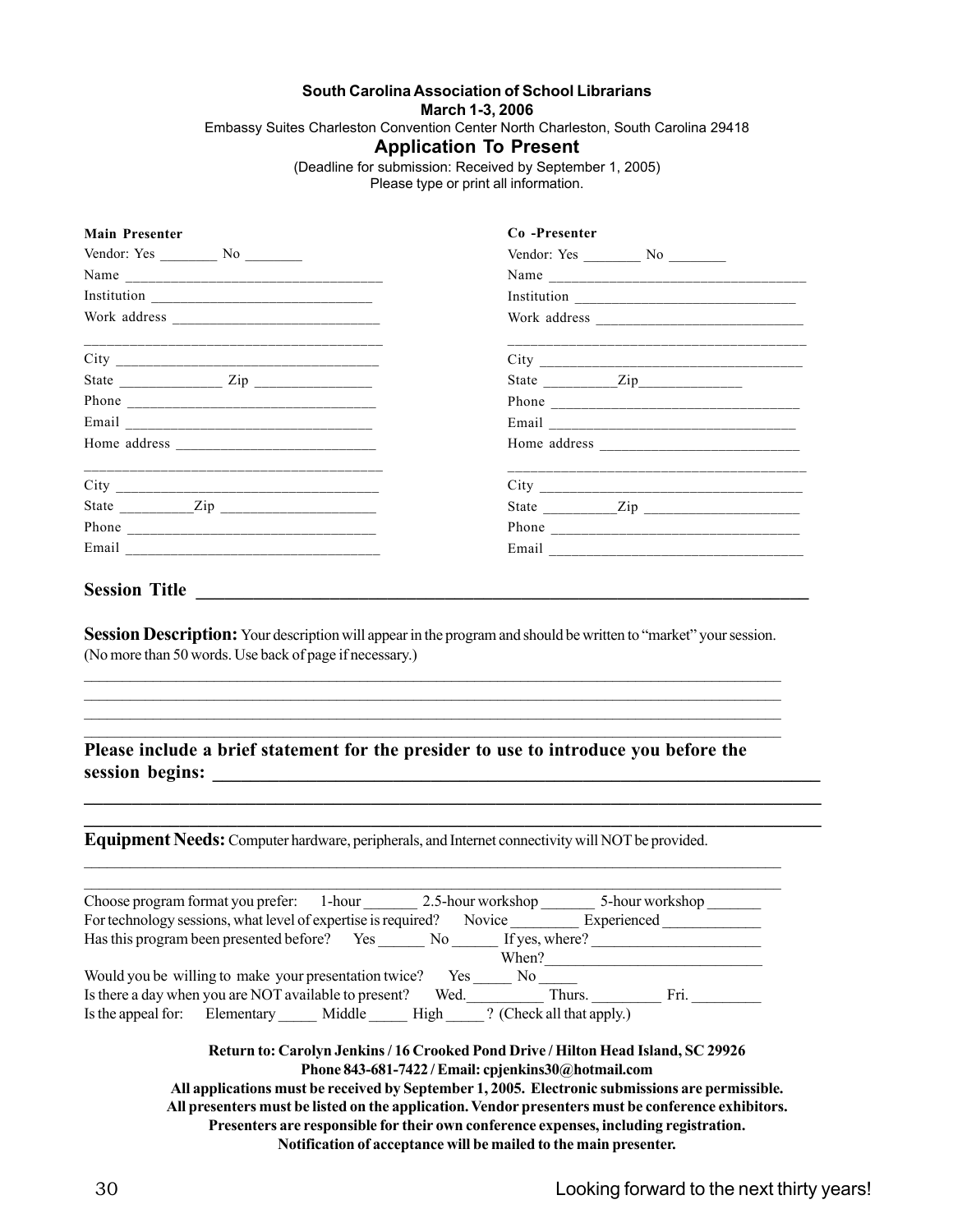## **SCASL 2006 Conference Proposal to Present One Hour Exploratorium Session**

**Embassy Suites Charleston Convention Center North Charleston, South Carolina 29418 March 1-3, 2006**

**Exploratorium Session will be a one-hour tabletop exhibit session. Selected presenters will have the opportunity to share great program ideas via portable display and handouts (optional).**

| Description (Please limit to 50 words or less) |                                              |
|------------------------------------------------|----------------------------------------------|
|                                                |                                              |
| <b>Main Presenter:</b>                         | <b>Additional Presenter (if any)</b><br>Name |
| School Name                                    | School Name                                  |
|                                                | Address                                      |
| Daytime Phone                                  | Daytime Phone                                |
|                                                | Email <u>experience</u>                      |

**Return to: Carolyn Pearson Jenkins, 16 Crooked Pond Drive, Hilton Head Island, SC 29926 843-681-7422, email: cpjenkins30@hotmail.com All proposals must be received by September 1, 2005. Notification of acceptance will be mailed to main presenter.**